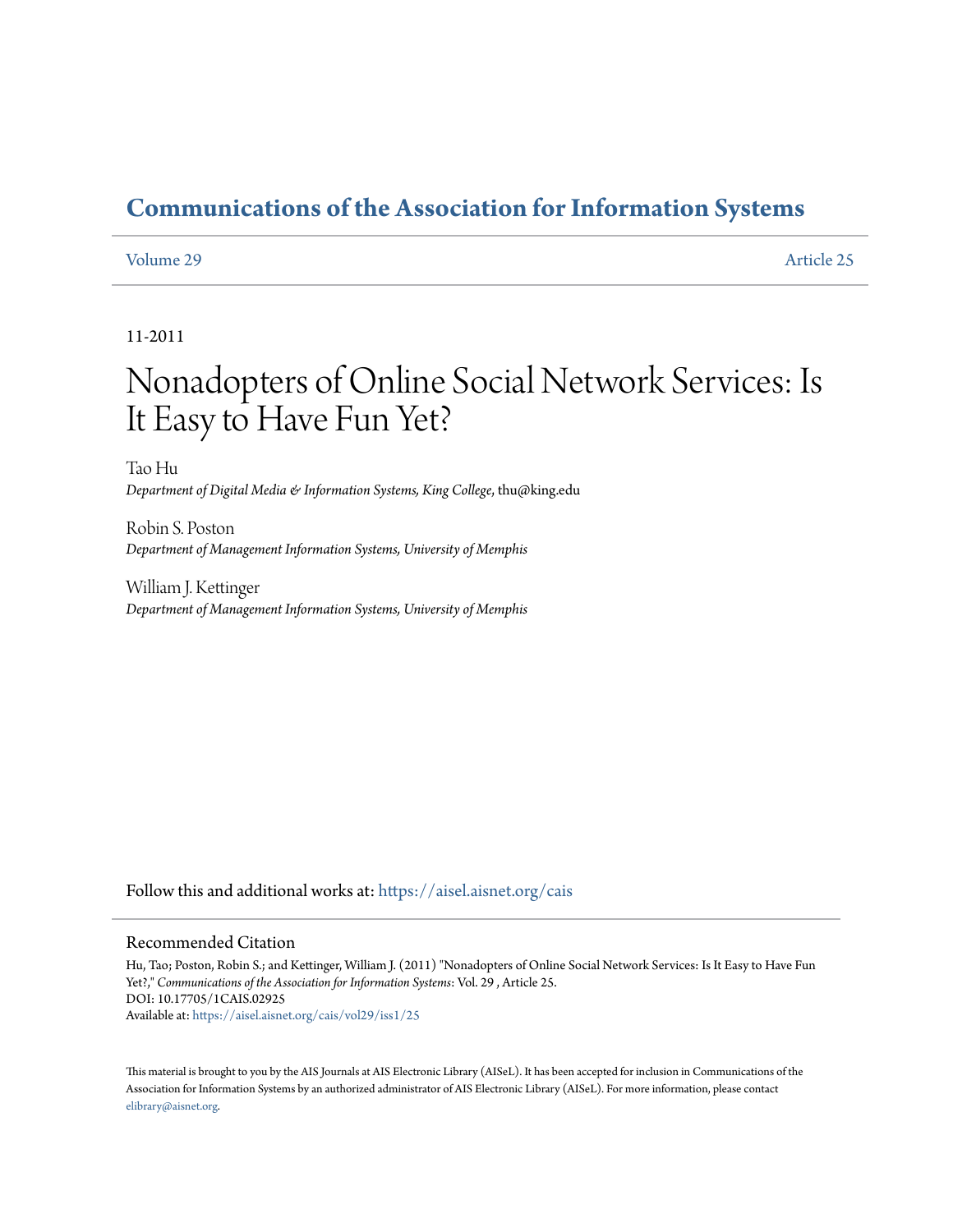# Communications of the Association<br>for Information Systems

#### **Nonadopters of Online Social Network Services: Is It Easy to Have Fun Yet?**

Tao Hu

*Department of Digital Media & Information Systems, King College thu@king.edu*

Robin S. Poston *Department of Management Information Systems, University of Memphis*

William J. Kettinger *Department of Management Information Systems, University of Memphis*

#### Abstract:

Although online social network services (OSNS), e.g., Facebook, Twitter, MySpace, LinkedIn, are enjoying rampant popularity, a subsection of the population (i.e., nonadopters) continues to forgo using them. Our study is one of the first to focus exclusively on what might motivate nonadopters to accept a widely adopted IT. By considering nonadopters' inertia within the context of early stages of innovation diffusion and incorporating status quo bias theory into well-established technology acceptance model (TAM) relationships, this study uncovers the finding that people who report that they do not use OSNS would use them if they thought OSNS were easier and more enjoyable to use, and if they were persuaded by others to use them. Our findings suggest these nonadopters do not see the usefulness of OSNS, risks of sharing personal information publically, or the perceived amount of effort in using OSNS as factors that influence potential acceptance and use of the technology. This study contributes to research by offering an integrated theoretical framework that updates TAM with status quo bias theory to study nonadopters and offers IS practice guidelines for OSNS providers to attract nonadopters to accept and use the technology.

**Keywords:** nonadopters, online social network services; non-acceptance; inertia; hedonic; social media; future use

Volume 29, Article 25, pp. 441-458, November 2011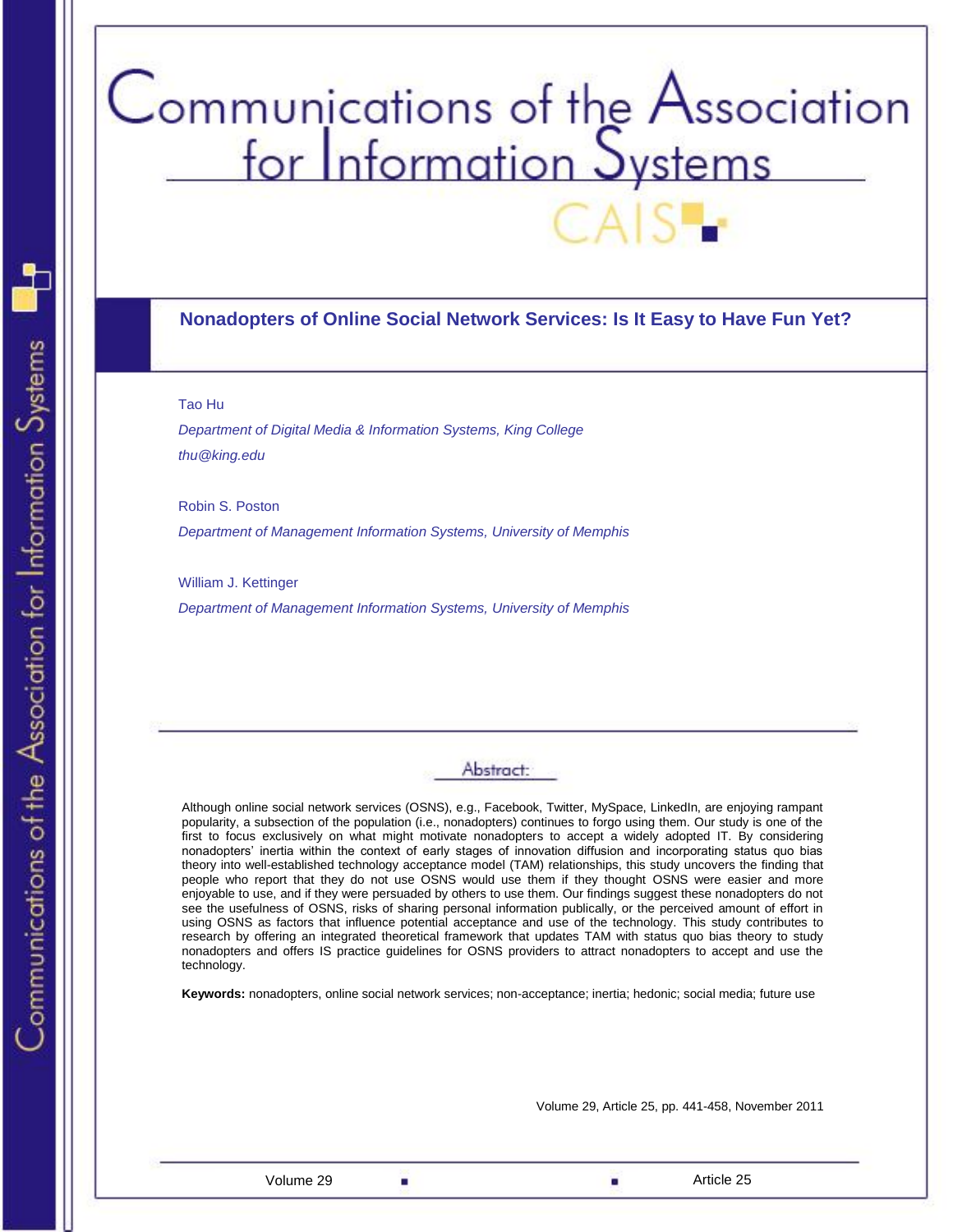#### **Nonadopters of Online Social Network Services: Is It Easy to Have Fun Yet?**

#### **I. INTRODUCTION**

Online social network services (OSNS) refers to an integrative collection of telecommunication and computer networking technologies that allow users to build online, social, hedonic-oriented experiences by maintaining network resources within communities of individuals and sharing connections and interests with others [Parameswaran and Whinston, 2007]. Examples of OSNS include Facebook, MySpace, Twitter, and LinkedIn. As a widely popularized technology, OSNS provide platforms upon which individuals can build and share ideas, thoughts, and experiences, while gaining online, social, hedonic-oriented benefits [Boyd and Ellison, 2007]. Information Systems (IS) researchers consider OSNS a social, hedonic-oriented, technology because OSNS in general involves personal use for the fulfillment of enjoyable experiences in maintaining social networks online typically outside the work environment [Thambusamy et al., 2010].

People are joining OSNS en masse. Facebook reports it has surpassed 500 million active users, and Twitter claims more than 145 million users [Singh, 2010]. Among the hoard of users, a survey of those aged sixteen to twenty-five finds 89 percent claim to use OSNS [Bearne, 2007]. Yet despite its widespread use, some have not adopted OSNS; we define these individuals as nonadopters. Studies in consumer purchasing have found nonadopters of a service or product can differ from mainstream adopters in certain identifiable ways; e.g., nonadopters often have lower incomes, tend to have more brand loyalty, have less formal education, have fewer neurotic tendencies, and are more likely to ask others for advice [Uhl et al., 1970]. Given that nonadopters have been shown to differ from adopters on certain attributes, it follows that they might have different opinions when it comes to what would motivate them to accept and use OSNS, which makes this topic important to study.

This article asks: What factors would motivate nonadopters to accept and use a dominant IT—in this case OSNS? As a popular theoretical underpinning of technology acceptance, the technology acceptance model (TAM) [Davis et al., 1989] has been helpful in a variety of IS studies in predicting and explaining technology adoption behaviors in many contexts. Of particular relevance to our study, TAM has been useful as a theoretical basis for distinguishing the differences in the motivational factors between potential adopters and current users of workplace technology [Karahanna et al., 1999], as well as for examining user resistance to corporate IS [Kim and Kankanhalli, 2009], and the inhibiting effects of the reluctance to discontinue incumbent system usage given ingrained habits and preference for inertia [Polites and Karahanna, 2011]. In this study, we first position the nonadopter within the appropriate early stages of the innovation diffusion framework and then combine the perspectives of status quo bias theory with concepts illustrated in TAM for the context of OSNS, to examine whether patterns known in the literature to exist for IS adopters are similar for nonadopters. We have chosen OSNS as the research context because of its rapid acceptance among the general population and its prevalence and wide usage, yet equally important, because a sufficient segment of nonadopters exists.

Our study contributes to the adoption literature by providing initial understanding of nonadoption in the face of a widely popular technology (OSNS), a phenomenon that deserves systematic investigation [Polites and Karahanna, 2011]. Our study has practical implications for OSNS providers as well. Recruiting new users and convincing nonadopters to accept and use the technology is an economic necessity for OSNS providers to survive and extend their market share [Kim and Son, 2009; Reichheld and Schefter, 2000]. Our study suggests a set of practical guidelines OSNS providers could use to attract new users to accept and use the technology.

ase Gorvo. A servict syponieses are developed to test the model. Wext, we present the research methodology results. The article concludes with a discussion of the findings and implications for IS theory and practice. The next section of this article provides the theoretical background. First, based on the framework of innovation diffusion theory, we outline how some people tend not to accept and use a dominant technology. Then, within this framework, we introduce status quo bias theory to understand why people may not progress through innovation diffusion stages. We then introduce TAM modified for the nonadoption context in OSNS which incorporates the underpinnings of status quo bias theory. Subsequently, we put forth a research model tailored to the focal technology under consideration examining the perceptions of nonadopters that may motivate them to accept and use OSNS. A set of hypotheses are developed to test the model. Next, we present the research methodology and

#### **II. THEORETICAL BACKGROUND**

As discussed above, OSNS have been growing in popularity over the last few years, with OSNS becoming so prevalent that nonadopters may chose to ignore it but are nevertheless aware that OSNS exists as a dominant IT.

a.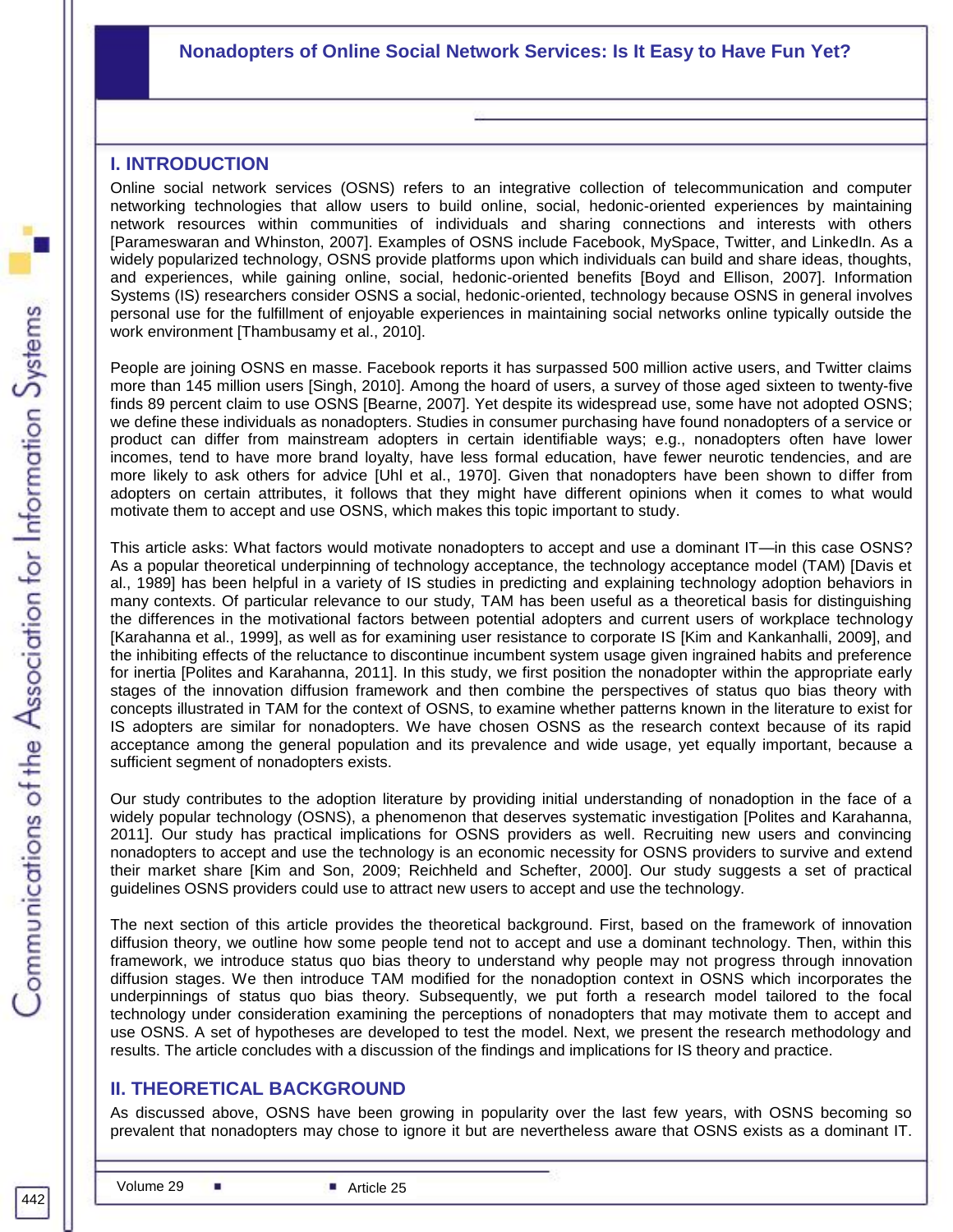Nonadoption may be due to a number of possible reasons: nonadopters may not think OSNS are useful or enjoyable, they see risk in its use, or they are too busy to learn more about it.

According to innovation diffusion theory, a new technology usually provides value to a certain target population of users. At a given point in time, technology adoption decisions typically fall along a continuum with people clustering in certain categories: innovators, early adopters, early majority adopters, late majority adopters, and nonadopters or yet-to-adopters. In this categorization, innovators are the first to adopt and nonadopters are the last. Some nonadopters will never adopt; however, studies show many of them eventually will become adopters [Uhl et al., 1970]. In our study, as we attempt to determine the factors that might motivate nonadopters to accept and use new technology, we will focus on those users who have not yet adopted it, and we call them *nonadopters* to reflect their current usage status.

To better understand how nonadopters might decide to become (late) adopters, we employ the lens of innovation diffusion to describe the process by which technology is typically accepted. According to the perspectives of innovation diffusion [Rogers, 2003], this process consists of several decision stages. In the first stage, *awareness,* individuals become aware of the new technology. Exposure can be passive when the individual learns of the technology by happenstance or active when the individual seeks it out to satisfy a particular need [Rogers, 2003]. Next is the *knowledge* stage, in which people learn how the technology functions and how to use it properly. Then comes the *evaluation* stage, in which individuals form an opinion about the technology, based on their direct or indirect experience with the technology and consider how the technology may be useful to them if they adopt it. Evaluation is followed by *trial:* the individual tries out the technology, and if the experience is positive, the individual may adopt the technology or transition into the *repeated use* stage. It is in this stage that individuals determine their overall satisfaction with the technology. If satisfied, this stage will typically lead to the final stage of individuals *continuing* (rather than discontinuing) using the technology [Bhattacherjee, 2001; Massey et al., 2007; Stafford et al., 2004].

Nonadopters may begin this process, but stall during one of the first three stages [Uhl et al., 1970]. Nonadopters might become aware of the technology and may generally know how it functions because of the hype generated by its popularity. Some nonadopters may even evaluate the technology, but fail to continue to the next stage of completing their evaluation involving trying, repeatedly using, and continuing to use (i.e., adopting) the technology. Technology can become fully adopted only through an ongoing, thoughtful acceptance of how it works [Bhattacherjee, 2001], which can happen only when users are willing to explore its benefits while assuming certain adoption risks and have taken the time and effort to build the skills and knowledge needed to make full use of the technology [Abrahamson, 1991]. Thus, we need to understand what attributes of the technology and its supporting environment cause nonadopters to overcome their stalling during the initial stages of this process and motivate them to subsequently accept and use the technology. This article attempts to address these issues in the context of OSNS.

During the awareness and knowledge stages of technology acceptance, individuals evaluate the costs and benefits of adoption. Studies of technology resisters in the workplace have found user resistance is influenced by initial assessments of expected consequences of use [Beaudry and Pinsonneault, 2005]. According to emotion-focused coping theory, the goals of nonadopters may be to maintain control over their emotions and stress levels, to restore stability, and to avoid emotional distress by minimizing the consequences of threatening situations—such as adopting a new technology [Folkman, 1992; Folkman and Moskowitz, 2000; Lazarus and Folkman, 1984]. When potential adopters reach the evaluation stage of adopting a new technology, they may weigh losses more than gains [Kahneman and Tversky, 1979], and, consistent with emotion-focused coping theory, they may give extra weight to their emotional attachment to sunk costs, social norms, and control needs [Kim and Kankanhalli, 2009], causing them to stay with their current approach and not accept and use a new technology.

Status quo bias theory helps further explain why people may get stuck in one of the earlier innovation diffusion decision stages. Through the lens of status quo bias theory, nonadopters may be people who explicitly decline, postpone, or are indifferent about the use of a technology [Joseph, 2005] and desire to maintain the status quo of nonuse [Kim and Kankanhalli, 2009; Polites and Karahanna, 2011, Samuelson and Zeckhauser, 1988]. One reason for nonadoption is that a new technology can disrupt normal behavior patterns [Ram, 1987]. Nonadopters may want to stay with the status quo [Kim and Kankanhalli, 2009], remaining in the current decision stage, and prefer to keep their current inertia and continue to use an incumbent system [Polites and Karahanna, 2011].

More generally, two types of obstacles for adopting a new technology exist: functional barriers and psychological barriers [Ram and Sheth, 1989]. Functional barriers include usage barriers where the technology is not compatible with users' existing routines; value barriers where the cost of use exceeds the benefits; and risk barriers where users are daunted by the physical, economic, and performance uncertainties of using the new technology [Ram and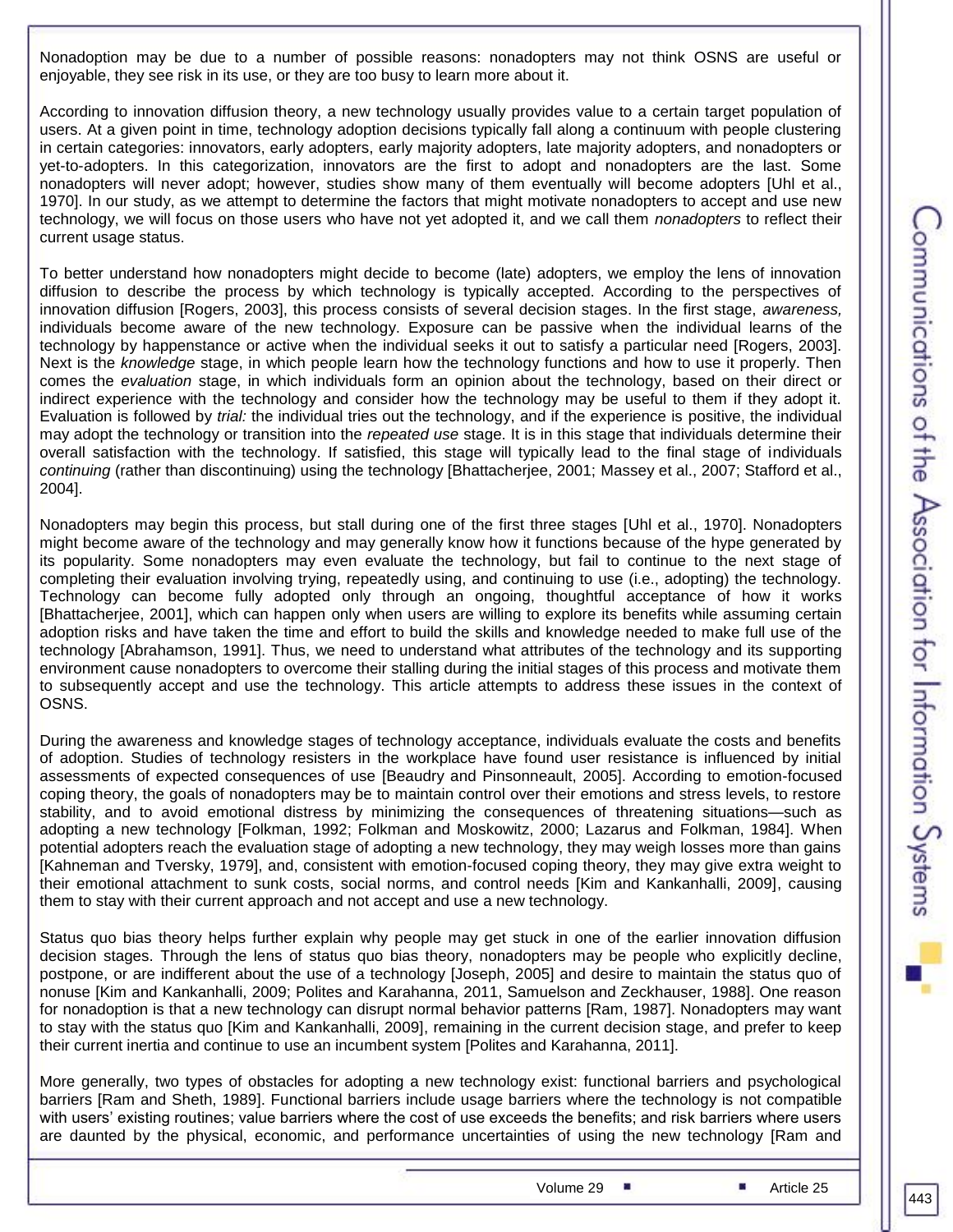Sheth, 1989]. Psychological barriers include tradition incompatibility when the use of the technology is inconsistent with social or other institutionalized traditions and image problems when the technology's use is viewed negatively by users [Ram and Sheth, 1989]. Studies of usage inertia propose similar barriers for examining what inhibits IS usage behavioral intentions [Polites and Karahanna, 2011]. Relevant to our study, status quo bias theory suggests that for nonadopters to accept and use a new technology, motivating factors, i.e., social and hedonic-oriented benefits along with manageable effort, risk, and time in the case of OSNS, may facilitate changes in a nonadopter's perceptions of a new yet-to-be-tried technology and encourage changes in their adoption inertia.

In the study of the nonadoption phenomenon, OSNS provide an excellent research context because of the pervasiveness of OSNS adoption and the presence of some who have not adopted the technology [Lenhart and Madden, 2007; Li and Bernoff, 2008]. OSNS can be classified as a social hedonic-oriented type of OSNS, because it is based on personal use and helps users attain a sense of hedonic fulfillment in achieving personal needs of social networking in a nonwork environment [Hu and Kettinger, 2008]. This is in contrast to more utilitarian technologies, which offer instrumental, task-oriented utility for job performance in organizational settings [Sun and Zhang, 2006; Van der Heijden, 2004]. The present research examines the factors that nonadopters would typically consider important in acceptance of OSNS: perceived usefulness, perceived ease of use, behavioral intentions, and perceived enjoyment. These factors are consistent with TAM [Davis, 1989; Davis et al., 1989; Venkatesh and Bala, 2008], modified to take into account the context of adoption of pleasure-oriented hedonic technology [Van der Heijden, 2004]. See Figure 1, which comprises the basis of the research model used in this study.



**Figure 1. Conceptual Model of Hedonic Systems Adoption [modified from Van der Heijden, 2004]**

#### **III. RESEARCH MODEL**

The adoption of innovation is typically a "gradual, careful, and sustained process" [Abrahamson, 1991, p. 589] in which an individual acquires the knowledge and skills necessary to use the innovation and/or evaluate its acceptance. Because the ease with which a person is able to become skilled at using the technology may encourage the individual to try it out, this characteristic of the technology influences an individual's behavioral motivation for adopting it. Ideally, the individual would be a rational, independent decision maker when it comes to the adoption and continued usage of innovations [Simon, 1997]. This is not always the case in practice, however, as with the introduction of a new social hedonic-oriented technology such as OSNS. OSNS come with uncertainties in the usage environment, suggesting an individual with no usage experience who is evaluating whether to accept and use it may be motivated to adopt it not entirely based on the utilitarian payoffs but also on perceptions of the hedonic benefits in the fun and enjoyment the technology can fulfill [Van der Heijden, 2004]. Further, the individual may consult others regarding the adoption decision and may imitate them rather than rationally assessing the technology's utility. In some cases, an individual may approach an innovation simply because of the impact of social interactions and influences. Powerful social interactions or important others may exert considerable influence over whether an individual decides to adopt an innovation. By turning to his or her network of friends and acquaintances for advice on the new technology, the individual gains increased relational legitimacy, regardless of what the individual decides about adopting the innovation [Abrahamson, 1991; Rogers, 2003].

To address both the attributes of the technology and the attributes of the usage environment that may cause nonadopters to overcome the stalls in accepting and using new technology [Polites and Karahanna, 2011; Ram and Sheth, 1989], we propose a modified version of TAM. In IS research, there has been considerable empirical support for TAM [e.g., Agarwal and Karahanna, 2000; Karahanna et al., 2006; Venkatesh et al., 2003, 2007]. TAM is widely considered a "robust, powerful, and parsimonious model" for predicting and explaining user acceptance of an innovation [Venkatesh and Davis, 2000, p. 187]. In addition, "TAM consistently explains about 40% of the variance in individuals' intention to use an [information technology] and actual usage" [Venkatesh and Bala, 2008, p. 276]. TAM has been used to improve our understanding of the acceptance of social electronic technology and other new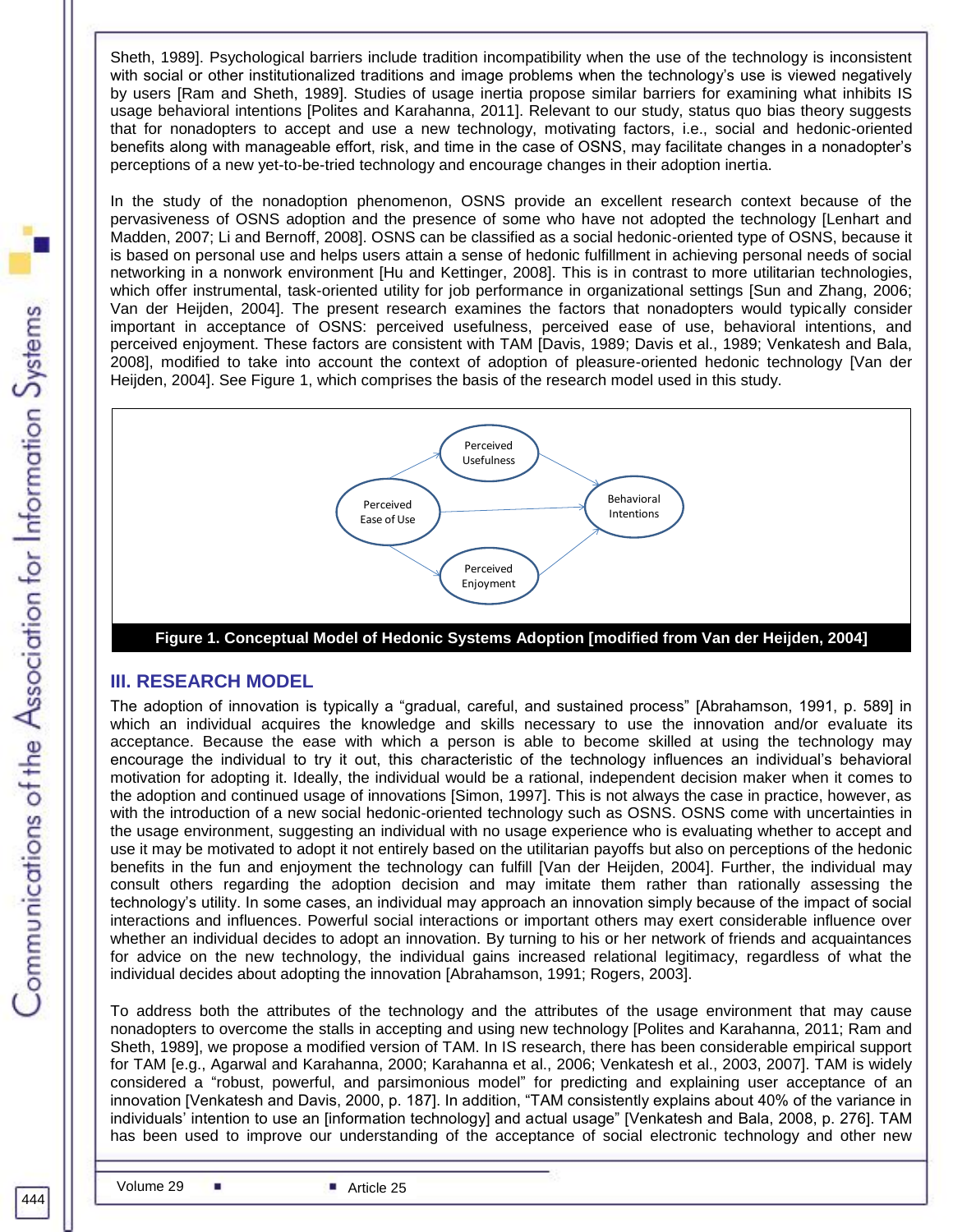technology, such as mobile chat services [Nysveen et al., 2005], cellular phones [Kwon and Chidambaram, 2000], and virtual communities [Lin, 2008]. Given TAM's strong ability to predict and explain acceptance decisions, it should also be able to help reveal what might motivate nonadopters to accept and use a new technology. Thus, we combine the perspectives of status quo bias theory with TAM to create a relatively complete picture of the process whereby nonadopters may come to accept and use OSNS.

Figure 2 depicts our research model. It includes the major factors involved in user technology acceptance, crafted to form a nomological network of causal relationships. Three of the factors included in Figure 2—perceived usefulness, perceived ease of use, and behavioral intentions—are drawn from early TAM studies [Davis, 1989; Davis et al., 1989]. The two TAM antecedent factors, the potential usefulness of the technology and ease of becoming skilled at using it, may provide the motivation for nonadopters' behavioral intentions of adoption or rejection. Five of the factors in Figure 2—perceived enjoyment, perceived social norm, perceived effort, perceived information risk, and work full time—are included based on status quo bias theory [Polites and Karahanna, 2011]. We specifically included perceived enjoyment with hedonic-oriented technology [e.g., Van der Heijden, 2004] and perceived social norm as adapted from the subjective norm concept [e.g., Gefen et al., 2003; Venkatesh et al., 2003] because they relate to the OSNS context. These constructs have also been shown to be significant antecedents of behavioral intentions in TAM-oriented studies, including when potential adoption scenarios are involved [Karahanna et al., 1999]. These prior studies and the fact that nonadopters may be motivated by the social and hedonic-oriented benefits of using OSNS in overcoming their current inertia toward its use, suggests including perceived enjoyment and social norms as direct motivators of intentions toward adoption in our research model, with perceived effort, information risk, and time included as control variables.



#### **Figure 2. Research Model of Potential Adoption of OSNS by Nonadopters**

To address the barriers that may keep nonadopters locked in status quo bias, the model includes the factors that are either functional or psychological barriers to adoption [Kim and Kankanhalli, 2009; Ram and Sheth, 1989; Rogers, 2003]. Functional barriers are perceived usefulness, perceived ease of use, perceived enjoyment, perceived effort, work full time, and perceived information risk, while psychological barriers include perceived social norms. According to the status quo bias theory, when nonadopters become aware of the effects of barriers to new technology, they may be willing to overcome the status quo bias and usage inertia to accept and use the new technology.

In the context of OSNS, the theoretical underpinnings and robust findings of the TAM literature predict that people will use OSNS if they judge them to be useful and easy to use. Because spending time on OSNS is a voluntary activity, people will choose to spend time on other forms of social activity if the OSNS are difficult to use or not useful at all. Further, OSNS is a sharing tool that appeals to users' social hedonic-oriented needs, meaning people will use OSNS if they find them fun and enjoyable and their friends are saying they should use them.

TAM suggests that people's intentions to use a new technology is influenced primarily by the new technology's perceived usefulness (defined as the extent to which people believe that using the new technology will enhance their performance) and perceived ease of use (defined as the degree to which people believe that using the new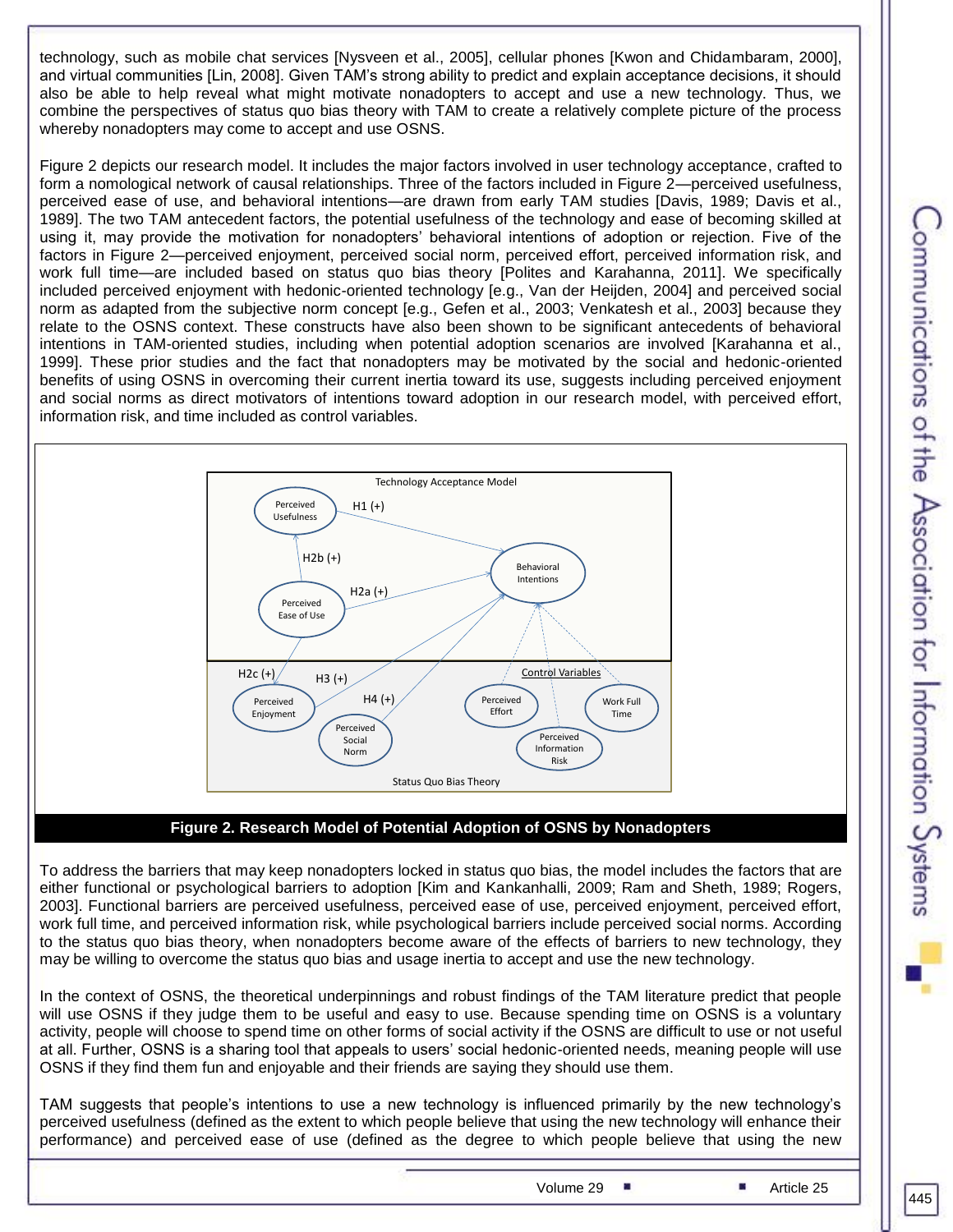technology will be free of effort) [Davis, 1989]. According to status quo bias theory, individuals strive to keep their current way of doing things by viewing new alternatives negatively—forming cognitive misperceptions about the lack of benefits and the high costs of adoption [Samuelson and Zeckhauser, 1988]. Individuals in inertia may rely on past nonusage decisions to guide present evaluations of the innovation's usefulness or ease of use. These inertial situations can be overcome through changing nonadopters' perceptions through information interventions [Polites and Karahanna, 2011] during the awareness, knowledge, and evaluation stages of innovation diffusion. The information intervention should focus on alleviating nonadopters' concerns about the real or perceived benefits and costs of accepting the technology [Polites and Karahanna, 2011]. Thus, nonadopters' beliefs about the technology's benefits and costs (e.g., usefulness and ease of use) will influence whether they enter the adoption stage of innovation diffusion.

In the context of OSNS, nonadopters are currently in inertia and accepting the status quo by not moving toward technology acceptance. Within OSNS, usefulness is contextualized to mean the extent to which the focal technology is useful in enhancing individuals' social sharing needs. It should follow that, if nonadopters of OSNS perceive the technology would be useful and productive in establishing online social networks with people, enhancing their own effectiveness and improving their performance for social sharing, then they will overcome their status quo biases toward not adopting OSNS. It should also follow that if nonadopters of OSNS perceive the technology would be easy to use, easy to become skillful at, very clear and understandable, and easy to interact with, then they will overcome their status quo biases toward not adopting OSNS. In these cases, the nonadopters would be motivated to move to the next stage of innovation adoption and become late adopters, ultimately accepting and using the OSNS. Therefore, we hypothesize that:

*H1: Perceived usefulness will positively influence behavioral intentions to overcome current inertia to move toward technology acceptance.*

*H2a: Perceived ease of use will positively influence behavioral intentions to overcome current inertia to move toward technology acceptance.*

According to Davis et al. [1989], perceived ease of use influences perceived usefulness because increased ease of use leads to improved user performance. If an IS is easy to use, it is likely to save users' effort and help them achieve their goals more efficiently, and thus they perceive it as useful. Effort and time saved because a technology is easy to use may be redeployed to accomplish other tasks, even personal ones, enabling a person to accomplish more. When people can accomplish more with the technology due to its ease of use, they are likely to judge the technology even more useful. This is in accordance with the notion that both perceived ease of use and perceived usefulness are based on the nature of the IS with the ease of use to usefulness relationship empirically shown to hold across usage environments [Davis, 1989; Wu and Lederer, 2009]. Currently, nonadopters of OSNS are in inertia and accepting the status quo; however, if they believe that the OSNS technology is easy to use, this may improve their performance in building online social, hedonic-oriented experiences that help them maintain social resources and share common interests more efficiently. TAM predicts that potential adopters should be predisposed to think that a technology is more useful if it is easy to use because, as described above, an easy-to-use technology makes it possible for people to enhance their performance. Thus, as nonadopters consider the use of a new innovation such as OSNS, they should anticipate that if the OSNS is easy to use, easy to become skillful at, clear and understandable, and easy to interact with, then it should be more useful and productive in establishing online social networks, enhancing their own effectiveness and improving their social sharing. We hypothesize the following relationship:

*H2b: Perceived ease of use will positively influence perceived usefulness when overcoming current inertia to move toward technology acceptance.*

The consumer behavior literature distinguishes between utilitarian and hedonic goods [Hirschman and Holbrook 1982; Holbrook and Hirschman, 1982], which has led IS researchers to classify certain types of systems as hedonic [Chin et al., 2003; Van der Heijden, 2004]. The term *hedonic* indicates that pursuing pleasure or enjoyment is the purpose of the activity. Hedonic technology seeks to add usage value through providing pleasure or enjoyment, while utilitarian technology seeks to provide instrumental value through helping the user attain a goal, with one goal being increased task achievement. Hedonic technology's main purpose is not to support goal attainment, unless the goal is a hedonic outcome, but to provide a pleasurable environment where interacting with the technology is an end in itself. The objective of using hedonic technology is to have a fun enjoyable experience when using it.

Enjoyment of IS usage has been defined as "the extent to which the activity of using [an IS] is perceived to be enjoyable in its own right, apart from any performance consequences that may be anticipated" [Davis et al., 1992, p. 1113]. In the context of hedonic systems, the focus is on having an enjoyable user experience, implying that perceptions of the effort involved in using the technology is an important determinant of how users assess other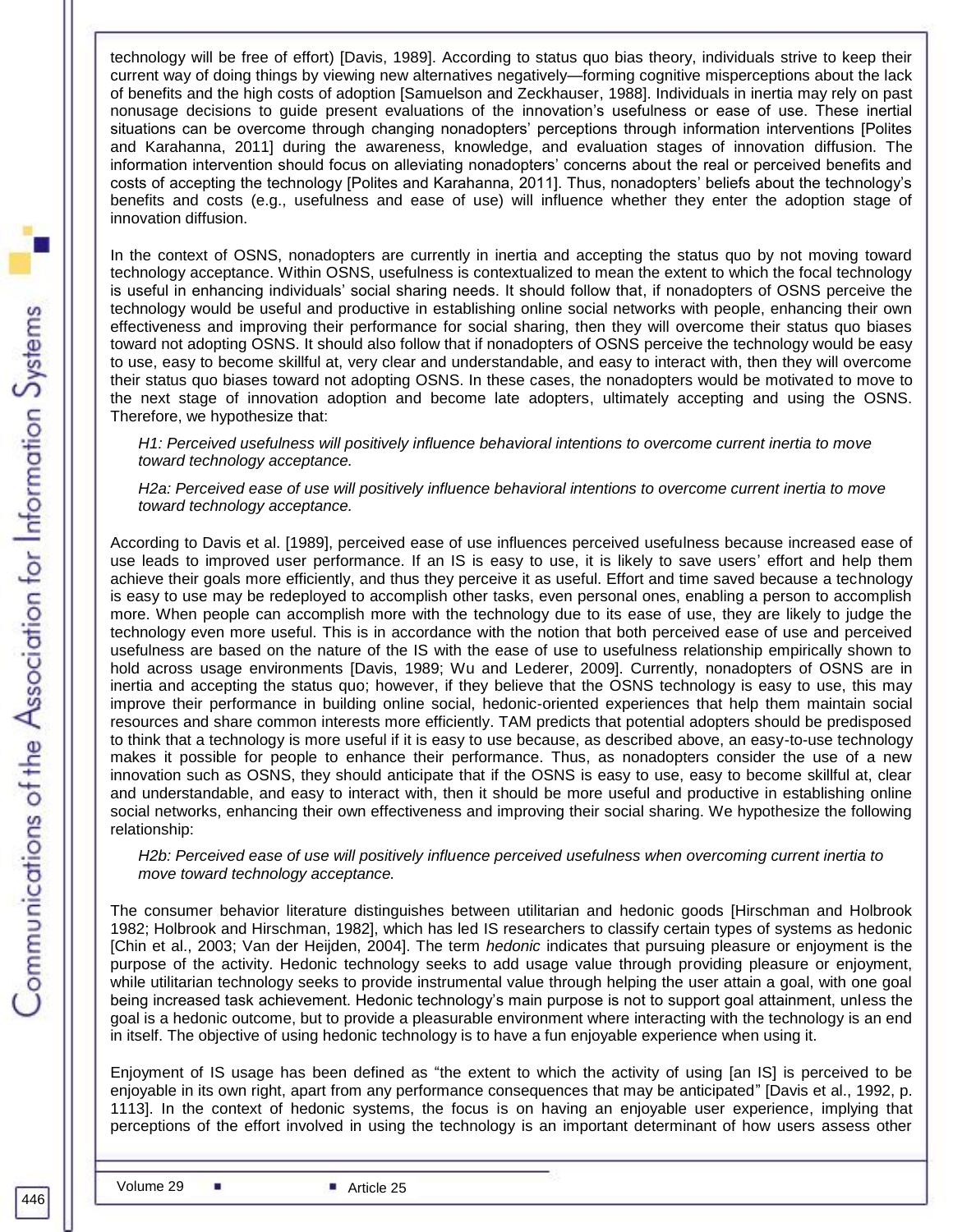attributes of system usage, e.g., perceptions of achieving hedonic benefits, such as enjoyment. For adopters, empirical studies examining the hedonic nature of the Internet suggest that perceived ease of use influences overall usage perceptions [Atkinson and Kydd, 1997; Moon and Kim, 2001]. If nonadopters perceive a new hedonic technology, such as OSNS, will be easy to use, this may influence their perceptions of how enjoyable it would be to use it. Effort and time saved because a technology is easy to use may be used to pursue other enjoyable activities with an OSNS. When people are pleased with the technology because it is easy to use, they are likely to consider its use more enjoyable. For adopters, prior research has illustrated that with the use of hedonic technology, perceived enjoyment is influenced by perceived ease of use, because an easy-to-use technology makes it possible for people to extend their enjoyable experience with the technology [Van der Heijden, 2004]. Thus, it should also follow that if the nonadopters perceive the new technology, such as OSNS, would be easy to use, easy to become skillful at, clear and understandable, and easy to interact with, they may consider it to be more fun, interesting, exciting, and enjoyable to use. We hypothesize the following relationship:

*H2c: Perceived ease of use will positively influence perceived enjoyment when overcoming current inertia to move toward technology acceptance.*

As a social hedonic-oriented type of IS, OSNS is primarily used in a nonwork environment for personal needs where its major functions are to support, capture, and share individuals' experiences as users engage in pleasurable online social activities [Csikszentmihalyi, 1990; Thambusamy et al., 2010]. Adopters accept and use OSNS in order to experience the enjoyable, social, hedonic-oriented benefits provided by OSNS. Online interactions, as offered through OSNS, provide individuals fun activities that are often novel and exciting, which people find interesting and intriguing [Boyd and Ellison, 2007]. For adopters, prior research has found perceived enjoyment was a strong predictor of Internet usage [Moon and Kim, 2001; Van der Heijden, 2004]. In the case of nonadopters, these individuals may be aware of the hedonic-oriented enjoyable characteristics of OSNS usage as promoted by popular media coverage (e.g., the 2010 release of *The Social Network* movie by Columbia Pictures, etc.) and as talked about by their friends and colleagues given OSNS's wide-spread acceptance and use. It should follow that if nonadopters of OSNS perceive the technology would be thoroughly enjoyable to use, more fun, interesting, and exciting to use, then they would overcome their status quo biases and be motivated to become late adopters accepting and using the OSNS. Thus, we hypothesize the following relationship:

*H3: Perceived enjoyment will positively influence behavioral intentions to overcome current inertia to move toward technology acceptance.*

Psychological barriers of technology adoption involve the awareness of social norms promoting or inhibiting innovation acceptance and use. Researchers who have studied technology acceptance have included social norms as an important determinant of behavioral intention to accept a new technology [Davis et al., 1989; Taylor and Todd, 1995; Venkatesh and Davis, 2000]. If people who are important to a person think that the person should engage in a certain activity, then the person is much more likely to engage in it [Fishbein and Ajzen, 1975]. Under social norms, people may choose to imitate others and perform a behavior even if they do not have much chance to assess the outcome as long as people who are important to them think they should. That is, people are motivated to comply with the social norms of important others with respect to accepting and using a technology even with little evaluation of usage experience over the adoption decision. In the case of nonadopters of OSNS, it should follow that if the nonadopters perceive their friends who are important to them and whose opinions they value want them to accept and use the innovation, this may encourage them to overcome their status quo biases and be motivated to adopt the new technology. We hypothesize the following relationship:

*H4: Perceived social norms will positively influence behavioral intentions to overcome current inertia to move toward technology acceptance.*

#### **IV. RESEARCH METHODOLOGY AND RESULTS**

This study examines what would motivate nonadopters to accept and use OSNS. We deemed a survey of nonadopters to be an effective method for capturing the proposed antecedents and causal paths of intentions to use a social hedonic-oriented technology. The sample, procedure, measures, and analysis are presented below.

#### **Sample and Procedure**

An online survey was administered which consisted of questions capturing the eight constructs encompassed in the research model. The target population for this study is OSNS nonadopters with Internet access. We sampled from undergraduate and graduate students enrolled in three large universities in North America, as college students are considered a major OSNS user group [Lenhart and Madden, 2007; Li and Bernoff, 2008]. A total of 1365 students were asked to report whether they had adopted OSNS, with 1235 respondents stating they had adopted and used OSNS and 130 students stating they did not. With confidentiality ensured, all 1365 students received credit for responding to the screening request. Of the 130 surveys from nonadopters, 126 usable responses remained after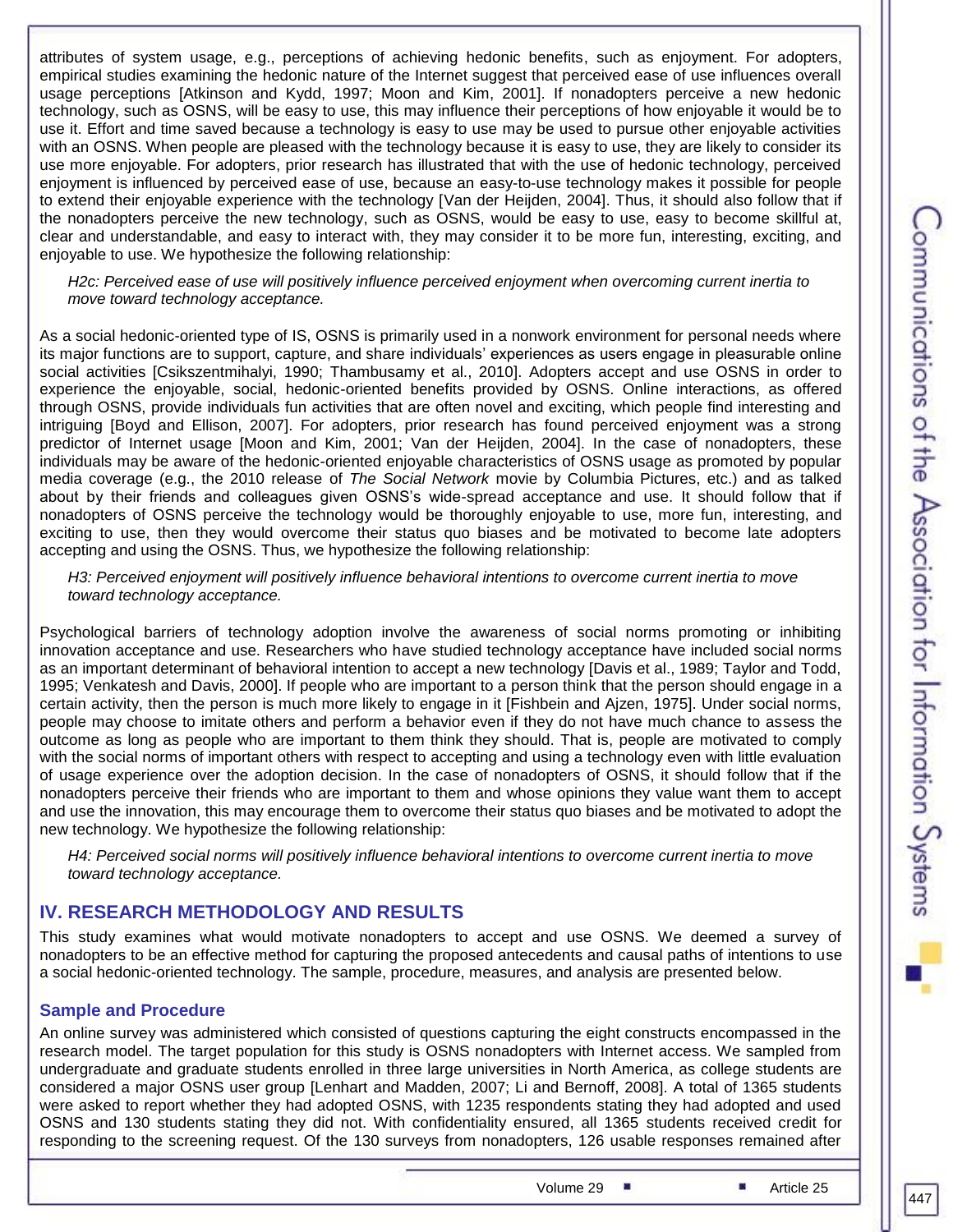removing from the data set those who did not complete the survey in its entirety. Thus, of the entire 1365 students comprising the population sample, only 10.5 percent were OSNS nonadopters. This supports the notion that this technology is widely and pervasively adopted. We asked the nonadopters if they were aware of any OSNS, and 119 (92 percent) stated they knew of one or more from a list of fifteen different OSNS currently available on the Internet. This supports the notion that these nonadopters were at least somewhat aware of OSNS but chose not to adopt them at the time of this survey.

Given the survey was conducted at the individual level, additional data related to OSNS usage including work status, work experience, college major, and perceptions of information risks and usage effort was gathered. Table 1 provides the individual demographic profile of respondents who participated in this survey and reported they were not using OSNS. Beyond overall characteristics, Table 1 reveals that the nonadopters represent many demographic categories. Students completed the survey at their convenience after being provided an online address and receiving course credit for their voluntary participation.

| Table 1: Profile of Nonadopting Survey Participants |                       |                     |  |  |  |
|-----------------------------------------------------|-----------------------|---------------------|--|--|--|
| Demographic Variables                               | Category              | Count ( $n = 126$ ) |  |  |  |
| Gender                                              | Male                  | 52                  |  |  |  |
|                                                     | Female                | 74                  |  |  |  |
| Ethnicity                                           | White                 | 61                  |  |  |  |
|                                                     | African-American      | 50                  |  |  |  |
|                                                     | Hispanic              |                     |  |  |  |
|                                                     | Asian                 | 9                   |  |  |  |
|                                                     | Other                 | 5                   |  |  |  |
| Year in School                                      | Freshman              | 18                  |  |  |  |
|                                                     | Sophomore             | 29                  |  |  |  |
|                                                     | Junior                | 48                  |  |  |  |
|                                                     | Senior                | 25                  |  |  |  |
|                                                     | <b>Masters</b>        | 6                   |  |  |  |
| Work Full Time                                      | Work Full time        | 55                  |  |  |  |
|                                                     | Do Not Work Full time | 71                  |  |  |  |
| <b>Work Experience</b>                              | < 1 year              | 35                  |  |  |  |
|                                                     | $1-3$ years           | 6                   |  |  |  |
|                                                     | 3-5 years             | 27                  |  |  |  |
|                                                     | 5-7 years             | 17                  |  |  |  |
|                                                     | 7-10 years            | 9                   |  |  |  |
|                                                     | Over 10 years         | $\overline{7}$      |  |  |  |
|                                                     | Not reported          | 25                  |  |  |  |
| Age                                                 | $18 - 21$             | 48                  |  |  |  |
|                                                     | $22 - 25$             | 21                  |  |  |  |
|                                                     | $26 - 29$             | 17                  |  |  |  |
|                                                     | $30 - 33$             | 12                  |  |  |  |
|                                                     | $34 - 37$             | 8                   |  |  |  |
|                                                     | $38 - 41$             | 9                   |  |  |  |
|                                                     | $42 - 52$             | 11                  |  |  |  |

#### **Measures**

Measures were primarily adapted from previously validated scales, and multi-item scales were used to improve reliability and validity of measurement. The Appendix illustrates the measurement scales, definitions, and literature sources of each construct. The online survey was developed following standard instrument construction procedures [e.g., Boudreau et al., 2001; Churchill, 1979; Moore and Benbasat, 1991; Straub, 1989; Straub et al., 2004]. First, a series of semistructured interviews with OSNS nonadopters were conducted to assess the content validity of the survey items. The generated scales were refined to achieve acceptable inner-rater reliability through sharing with field experts, faculty members, and doctoral students; second, scales were refined through an item-sorting exercise to evaluate discriminant validity; and third, a pilot study was undertaken to test for psychometric properties of survey items via exploratory factor analysis and confirmatory factor analysis.

#### **Analysis**

To establish the nomological validity of the research model, we chose partial least squares (PLS) [Chin, 1998; Chin et al., 2003]. The psychometric properties of the scales were assessed within the context of the structural model for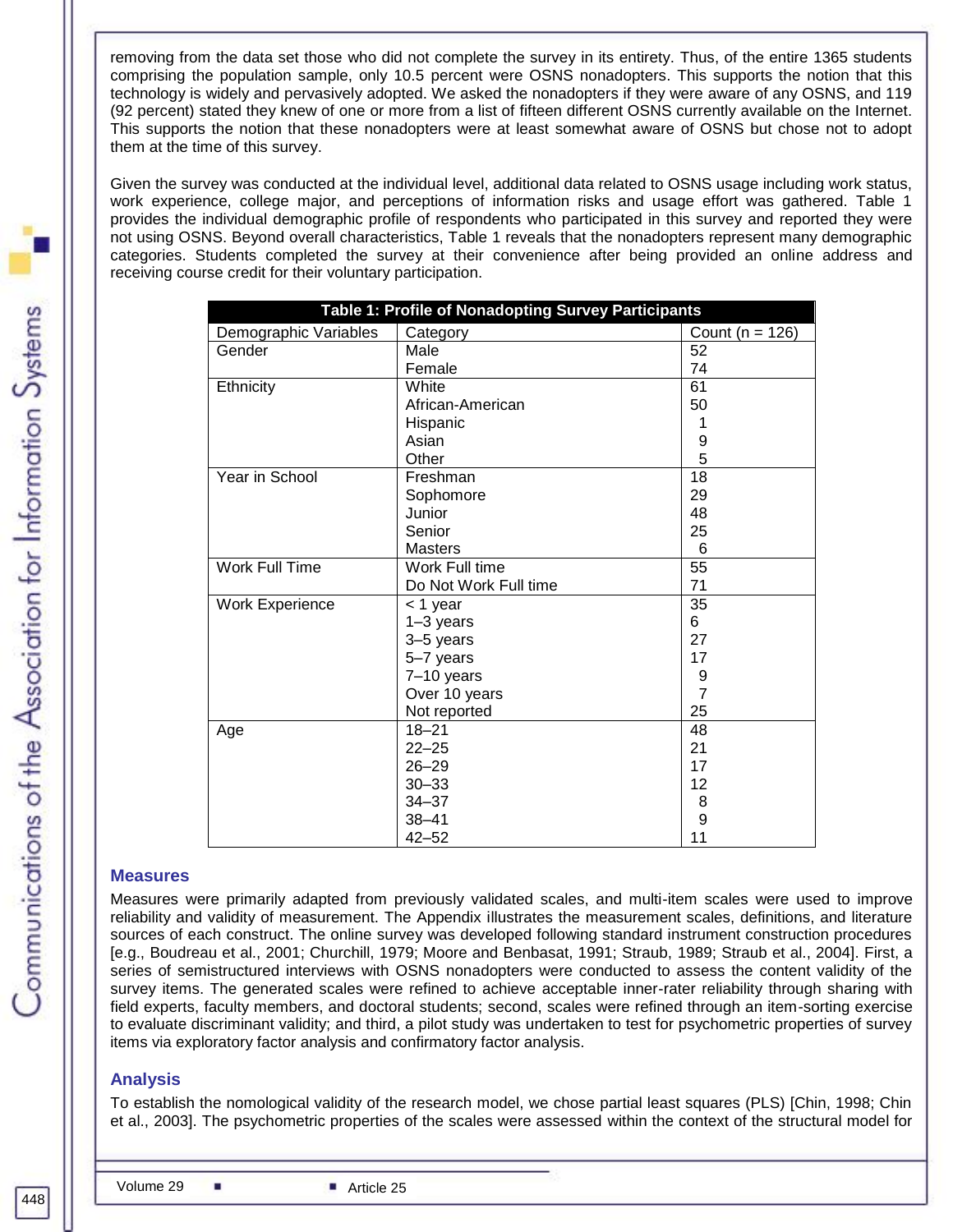convergent and discriminant validity and reliability. In PLS, statistical significance was determined using two-tailed tests based on the bootstrap resampling method with 200 samples.

The psychometric properties of the measurement model were confirmed prior to examining the structural model parameters [Anderson and Gerbing, 1988; Chin, 1998; Chin et al., 2003]. To confirm the psychometric properties, the convergent and discriminant validity (via item loading), as well as the reliability and internal consistency (via Cronbach's alpha) of the measures must be established [Chin, 1998; Chin et al., 2003; Gefen and Straub, 2005]. The psychometric properties of the scales were assessed in terms of item loadings, internal consistency, and discriminant validity (Tables 2, 3, and 4). Item loadings and internal consistencies or reliabilities must be greater than .70 to be considered acceptable [Chin, 1998; Chin et al., 2003; Fornell and Larker, 1981; Nunally, 1979]. As can be observed from the factor loadings and cross-loadings in Table 4 and the reliability scores in Table 2, scales used in this study meet the criteria for acceptability. Also as shown in Table 4, no undesirable cross-loadings emerged. Thus, the scales exhibit good internal consistency and reliability.

Convergent validity was examined at the individual-item level, as discussed above, and at the construct level. Average variance extracted (AVE) was utilized to assess convergent validity at the construct level [Chin, 1998; Chin et al., 2003; Fornell and Larker, 1981]. As shown in Table 3, all AVEs surpassed the recommended .50 threshold [Nunally, 1979]. Each scale demonstrated convergent validity at the individual-item and construct levels.

|                                                                                          | <b>Table 2: Descriptive Statistics for Variables</b> |                   |           |
|------------------------------------------------------------------------------------------|------------------------------------------------------|-------------------|-----------|
| <b>Study Variables</b>                                                                   | $Reliability^{\#}$                                   | Mean <sup>^</sup> | Std. Dev. |
|                                                                                          | (Number of Items)                                    |                   |           |
| <b>Exogenous Constructs</b>                                                              |                                                      |                   |           |
| Perceived Usefulness (Useful)                                                            | .96(4)                                               | 4.84              | 1.53      |
| Perceived Enjoyment (Enjoy)                                                              | .98(4)                                               | 4.89              | 1.83      |
| Perceived Social Norm (Social)                                                           | .90(3)                                               | 3.79              | 1.66      |
| Perceived Ease of Use (Ease)                                                             | .97 (4)                                              | 4.47              | 1.86      |
| Control                                                                                  |                                                      |                   |           |
| Perceived Effort (Effort)                                                                | .92(4)                                               | 4.44              | 1.68      |
| Perceived Information Risk (Info Risk)                                                   | .95(4)                                               | 5.37              | 1.71      |
| Work Full Time $(1 = Yes; 2 = No)$                                                       | 1.00(1)                                              | 1.56              | .50       |
| <b>Endogenous Construct</b>                                                              |                                                      |                   |           |
| <b>Behavioral Intentions</b>                                                             | .98 (3)                                              | 4.11              | 1.93      |
| Notes: <i>#</i> Cronbach's alpha is reported.                                            |                                                      |                   |           |
| All constructs are measured using a 7-point scale, except where noted. Mean and std, dev |                                                      |                   |           |

All constructs are measured using a 7-point scale, except where noted. Mean and std. dev. are calculated based on average of items for each construct.

|                                                                                                                    | Table 3: Intercorrelations Among Study Variables |         |        |             |        |         |           |
|--------------------------------------------------------------------------------------------------------------------|--------------------------------------------------|---------|--------|-------------|--------|---------|-----------|
|                                                                                                                    |                                                  |         |        | Infor-      |        |         |           |
|                                                                                                                    | Behavioral                                       | Ease of |        | mation      | Social | Use-    | Work Full |
|                                                                                                                    | Intention                                        | Use     | Effort | <b>Risk</b> | Norm   | fulness | Time      |
| <b>Behavioral Intention</b>                                                                                        | .96                                              |         |        |             |        |         |           |
| Ease of Use                                                                                                        | 0.71                                             | .93     |        |             |        |         |           |
| Effort                                                                                                             | 0.49                                             | 0.65    | .80    |             |        |         |           |
| <b>Information Risk</b>                                                                                            | 0.17                                             | 0.19    | 0.12   | .86         |        |         |           |
| Social Norm                                                                                                        | 0.55                                             | 0.51    | 0.25   | 0.12        | .84    |         |           |
| <b>Usefulness</b>                                                                                                  | 0.63                                             | 0.65    | 0.52   | 0.21        | 0.60   | .89     |           |
| Work Full Time                                                                                                     | 0.22                                             | 0.16    | 0.00   | 0.17        | 0.30   | 0.19    | 1.00      |
| <i>Note:</i> Pearson correlation coefficients are reported with coefficients $> 0.200$ significant at $p < 0.01$ ; |                                                  |         |        |             |        |         |           |
| $> 0.150$ significant at $p < 0.05$ . Average variance extracted is in bold.                                       |                                                  |         |        |             |        |         |           |

Discriminant validity was assessed by comparing the AVE associated with each construct to the correlations among constructs [Fornell and Larker, 1981]. In order to claim discriminant validity, the square root of the AVE associated with a particular construct must be greater than its correlations with other constructs [Fornell and Larker, 1981]. The estimates provided in Table 3 show that each construct is sufficiently different from the other constructs and, therefore, the measures demonstrate discriminant validity. Given the strong evidence for convergent and discriminant validity, the measurement model was deemed acceptable.

Volume 29 ■ Article 25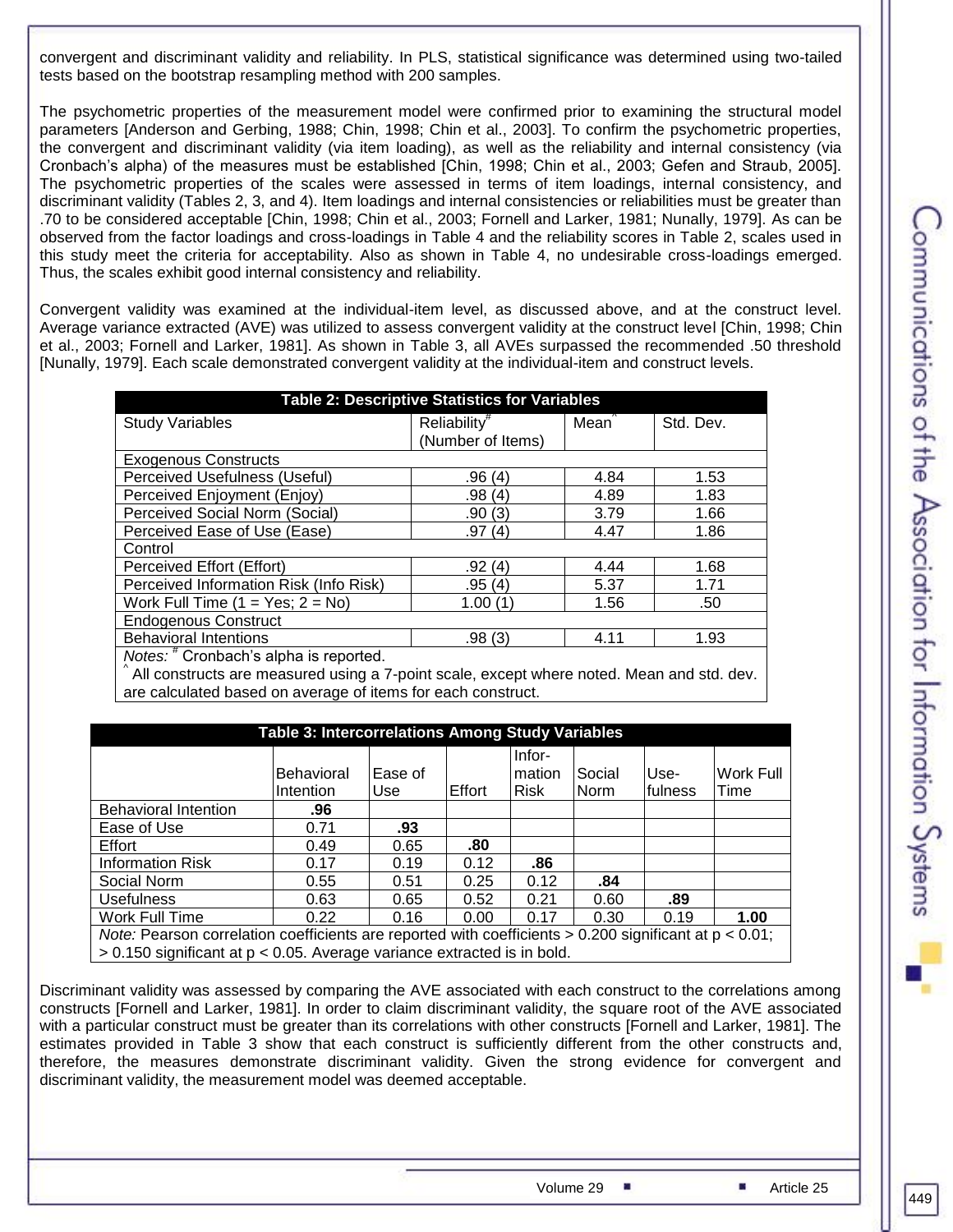#### **Results**

Figure 3 illustrates the results of the structural model analysis, showing path coefficients and explained variance. Prior to examining the hypothesized relationships, we examined the individual demographic variables by running regressions of the behavioral intentions construct on each variable separately. We found one significant variable,

|                              | Table 4: Factor Loadings and Cross-Loadings |         |           |         |        |             |
|------------------------------|---------------------------------------------|---------|-----------|---------|--------|-------------|
|                              |                                             | Ease of |           | Social  |        | Info        |
|                              | <b>Usefulness</b>                           | Use     | Enjoyment | Norms   | Effort | <b>Risk</b> |
| Useful1                      | 0.79                                        | 0.12    | 0.27      | 0.27    | 0.24   | 0.16        |
| Useful <sub>2</sub>          | 0.83                                        | 0.11    | 0.23      | 0.25    | 0.19   | 0.06        |
| Useful3                      | 0.81                                        | 0.32    | 0.27      | 0.21    | 0.22   | 0.06        |
| Useful4                      | 0.79                                        | 0.33    | 0.26      | 0.23    | 0.23   | 0.08        |
| Ease1                        | 0.22                                        | 0.78    | 0.35      | 0.21    | 0.30   | 0.10        |
| Ease2                        | 0.26                                        | 0.75    | 0.38      | 0.24    | 0.29   | 0.09        |
| Ease3                        | 0.25                                        | 0.76    | 0.37      | 0.19    | 0.30   | 0.04        |
| Ease4                        | 0.25                                        | 0.75    | 0.40      | 0.18    | 0.34   | 0.06        |
| Enjoy1                       | 0.28                                        | 0.31    | 0.84      | 0.19    | 0.15   | 0.13        |
| Enjoy2                       | 0.27                                        | 0.24    | 0.82      | 0.17    | 0.27   | 0.10        |
| Enjoy3                       | 0.25                                        | 0.32    | 0.83      | 0.20    | 0.17   | 0.15        |
| Enjoy4                       | 0.26                                        | 0.30    | 0.81      | 0.20    | 0.27   | 0.13        |
| Social1                      | 0.10                                        | 0.19    | 0.14      | 0.87    | 0.12   | 0.01        |
| Social2                      | 0.33                                        | 0.14    | 0.20      | 0.84    | 0.02   | 0.03        |
| Social <sub>3</sub>          | 0.36                                        | 0.17    | 0.20      | 0.80    | 0.00   | 0.08        |
| Effort1                      | 0.23                                        | 0.27    | 0.18      | 0.06    | 0.81   | 0.07        |
| Effort <sub>2</sub>          | 0.15                                        | 0.45    | 0.04      | 0.16    | 0.77   | 0.06        |
| Effort3                      | 0.18                                        | 0.12    | 0.25      | 0.00    | 0.86   | 0.01        |
| Effort4                      | 0.14                                        | 0.13    | 0.18      | 0.00    | 0.86   | 0.01        |
| InfoRisk1                    | 0.10                                        | 0.00    | 0.02      | 0.02    | 0.01   | 0.93        |
| InfoRisk2                    | 0.06                                        | $-0.02$ | 0.10      | $-0.01$ | 0.09   | 0.92        |
| InfoRisk3                    | 0.09                                        | 0.07    | 0.13      | 0.07    | 0.01   | 0.92        |
| InfoRisk4                    | 0.01                                        | 0.14    | 0.08      | 0.03    | 0.01   | 0.91        |
| Note: No items were removed. |                                             |         |           |         |        |             |

work full time, which we included in subsequent analyses as a control variable. Working full time may be a time constraint that influences a nonadopter's intent to use OSNS, especially for students (e.g., being a student and work full time), and it may be some other attribute of working full time that is the "constraining" factor, e.g., getting ones needs for people interaction met at work, especially for nonstudents. We believed that potential users of OSNS may be influenced in their intentions to use these services by not only working full-time, but also the fear of exposing personal information publically, and the level of effort required to learn to use them [Lenhart and Madden, 2007; Li and Bernoff, 2008]. Thus, we believed these factors were important enough to control for and we included them in the remaining analyses.

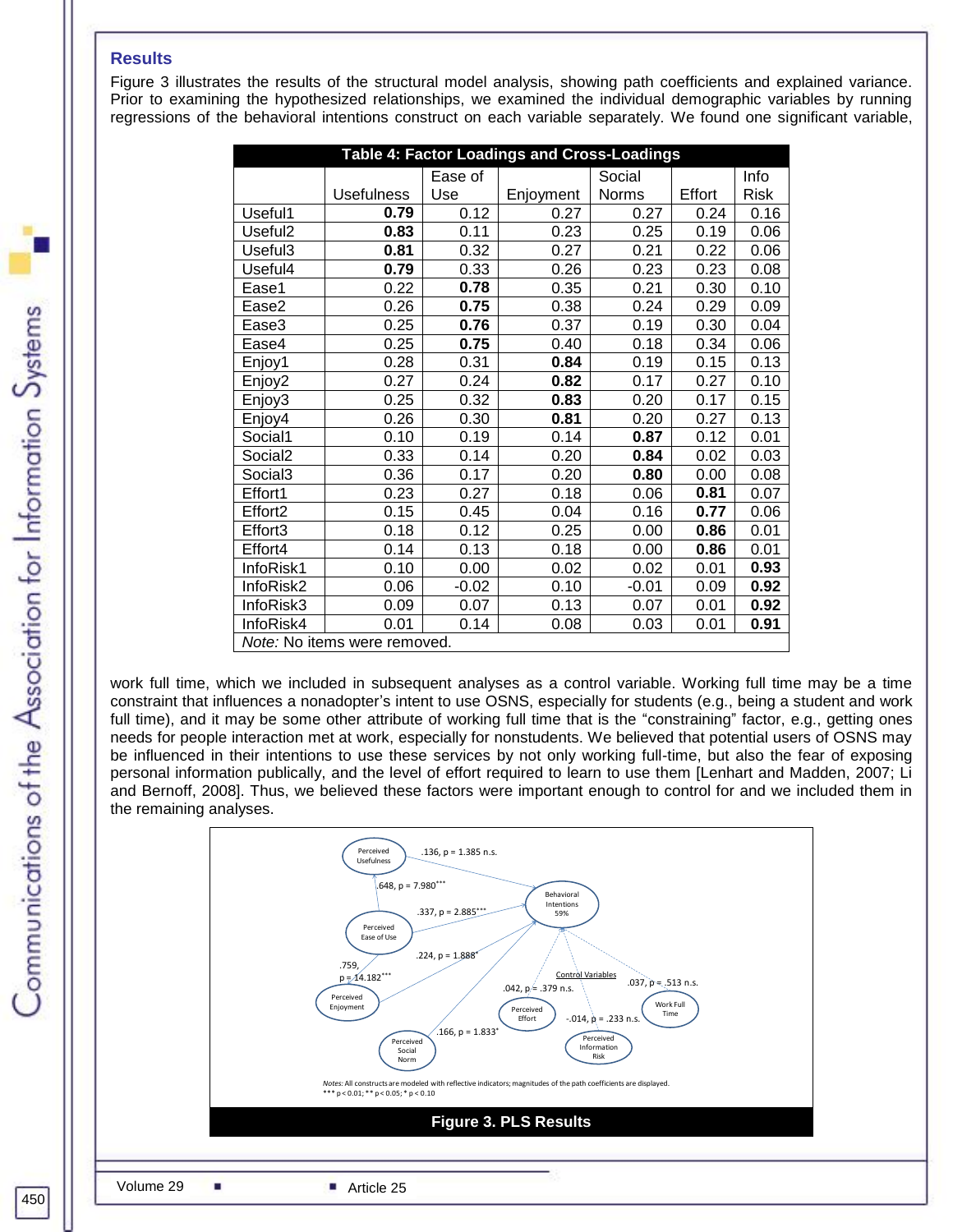Contrary to predictions, perceived usefulness was not found to be a significant predictor of behavioral intentions  $(\beta = .136, p = n.s.)$ , so H1 is not supported. Confirming expectations, perceived ease of use, perceived enjoyment, and perceived social norms were found to be significant predictors of behavioral intentions of nonadopters to use OSNS in the future (β = .337, p < .01; β = .224, p < .10; β = .166, p < .10, respectively), supporting H2a, H3, and H4. Also confirming expectations, perceived ease of use was found to influence perceived usefulness ( $\beta$  = .648, p < .01) and perceived enjoyment ( $\beta$  = .759,  $p$  < .01), supporting H2b and H2c. Furthermore, the relationships among perceived ease of use, perceived enjoyment, and perceived social norms explain 59 percent of the variance in the intentions of nonadopters to accept and use OSNS. None of the control variables were found to be significant predictors of behavioral intentions.

#### **V. DISCUSSIONS AND IMPLICATIONS**

This study extends technology acceptance research to a context of nonadopters of OSNS by using an innovation diffusion framework and combining perspectives of status quo bias theory with well-established TAM relationships. Our research examined OSNS nonadopter decision making by applying a modified TAM in a specific context of OSNS, asking what would it take for nonadopters to consider accepting and using the widely-popular technology. We found that if the technology was easy to use, enjoyable, and championed by people whom nonadopters deemed important, they would consider accepting and using it. This suggests that in the case of OSNS, nonadopters want immediate gratification through easy-to-use and enjoyable activities and are influenced by their friends. Interestingly, OSNS nonadopters did not see usefulness of the technology in meeting personal needs for social networking as a motivator of its use. In addition, our control variables indicate that nonadopters did not perceive the risk of exposing personal information or the amount of effort to use it, or working full-time to be important in making decisions about whether to use OSNS.

Our study is one of the first to focus exclusively on what might motivate those lagging in adopting social hedonicoriented technology (e.g., OSNS) to choose to accept and use it. The outcomes of this study are based on a survey of OSNS nonadopters who reported that although aware of the new technologies, they had not adopted them yet. We tested a research model based on TAM [Davis, 1989; Davis et al., 1989] incorporating prior findings on the use of hedonic technology [Van der Heijden, 2004], and the perspectives of status quo bias theory [Kim and Kankanhalli, 2009; Polites and Karahanna, 2011]. Our findings suggest that nonadopters may be willing to adopt OSNS if they thought the technology was easy, fun to use and if under social pressure to do so. Given the outcomes of this study for a social hedonic-oriented innovation, future studies should utilize similar conceptual approaches and further contextualize the research model to alternative settings to examine additional factors that might motivate nonadopters to become avid supporters of a widely-adopted technology innovation.

This study found that, contrary to predictions, perceived usefulness did not significantly predict the behavioral intentions of nonadopters when considering the acceptance and use of OSNS. We found that when it comes to adoption of an OSNS, it is more important that the technology is easy to use, enjoyable, and socially fashionable (influential people think one should use it) than that it is viewed as being useful. Thus, usefulness may not always be an important criterion for adopting a popular social media. Counter to our expectation, in the social relational context of OSNS, usefulness was not a significant criteria pushing the adoption of OSNS by prospective users, who were left unmotivated by the potential of the technology in establishing and maintaining online social networks. At least for initial adoption, ease and fun were more important than utilitarian social network management. This finding is consistent with prior studies of hedonic technology, which found perceived usefulness was less important than the other TAM variables in predicting behavioral intentions [Childers et al., 2001; Chin et al., 2003; Van Der Heijden, 2004]. This also suggests that measures of perceived usefulness in this context differ from those based on productivity-focused job performance in organizational settings. Although our usefulness items were tailored for the OSNS usage context, more research is needed to understand the facets of usefulness in social hedonic-oriented OSNS contexts.

An alternative explanation for the lack of significance of usefulness is that nonadopters of OSNS do not rate usefulness highly because they have not established usage experience with the technology, and thus do not have complete information on the usefulness of OSNS in assisting in the pursuit of social needs and tasks. While nonadopters have been aware of OSNS, and even have learned of its basic functions, they have not experienced dedicated hands-on interaction with the technology. Nonadopters do not have solid personal usage experience as the basis for a thorough evaluation of the usefulness of OSNS. Given the lack of a comprehensive evaluation of usefulness, nonadopters may continue to be indifferent about the use of a new technology [Joseph, 2005], desiring to maintain the status quo of nonuse and inertia [Kim and Kankanhalli, 2009; Polites and Karahanna, 2011, Samuelson and Zeckhauser, 1988]. Unless some other factor removes the obstacle of indifference toward the use of the technology, nonadopters will lack the motivation to adopt a new technology. Future studies should examine how nonadopters gather and assess preadoption information, especially as it relates to the usefulness of the technology, as they evaluate the factors that would motivate them to become technology adopters.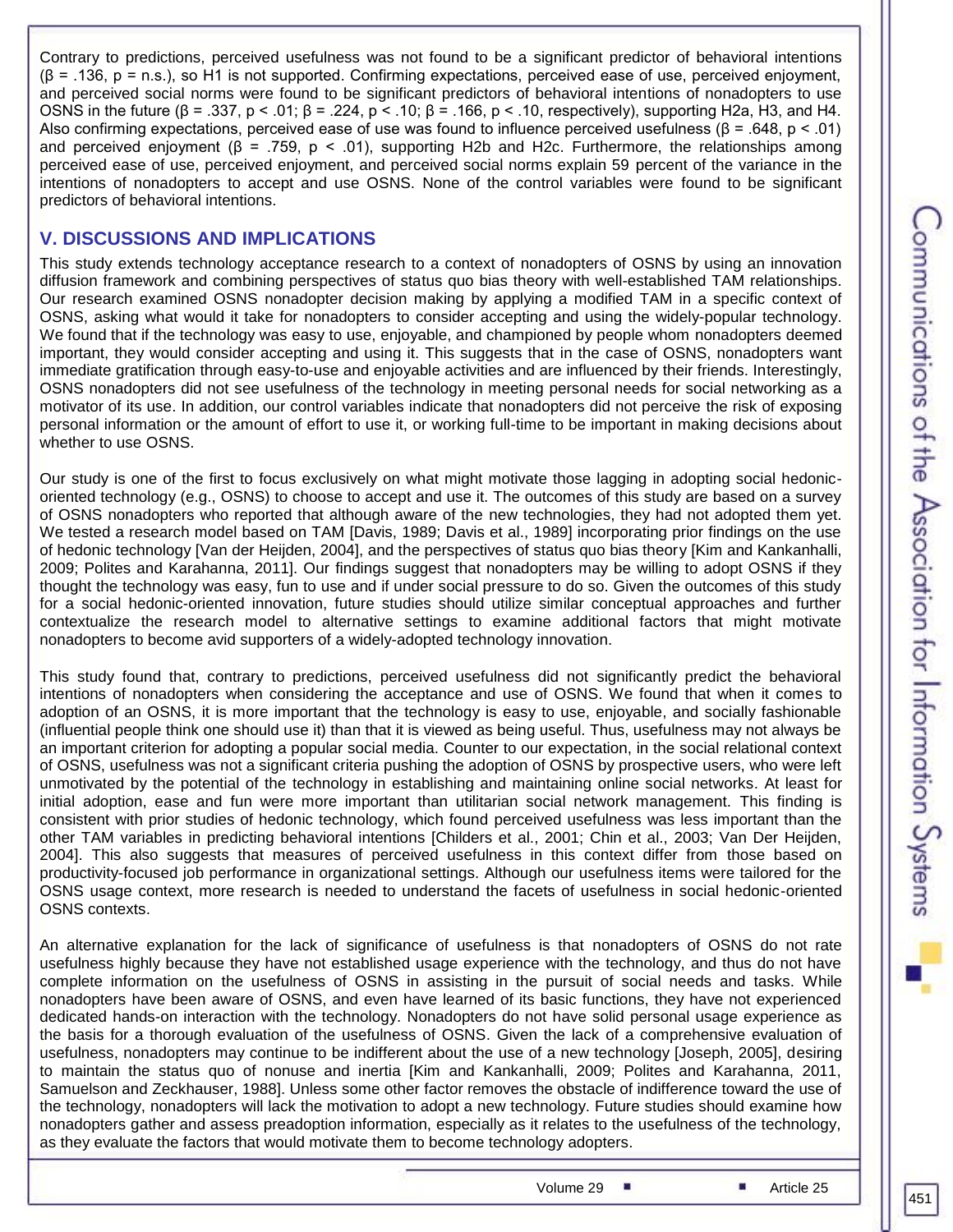For IS theory, this study contributes to technology acceptance research in several ways. First, this study finds that innovation diffusion and status quo bias theory are helpful in predicting and explaining how nonadopters decide to accept and use social hedonic-oriented technology such as OSNS. Our study suggests that nonadopters have formed preadoption opinions that if a certain OSNS exhibited certain characteristics (e.g., it was easy to use, enjoyable to use, and important others suggested using it), then they would indeed be motivated to become adopters and move beyond their need to keep the status quo. Our study also shows there are OSNS characteristics that nonadopters do not consider important in motivating them to move to the next stage of innovation adoption and become late adopters (e.g., its usefulness, amount of effort to use it, relevant information disclosure risks, and if they are time constrained by working full time). It is worth noting that while not a major focus of this study, neither the amount of free time (whether the nonadopter worked full time), nor the amount of effort required in investing time to develop and engage with the OSNS content makes a difference to nonadopters in their motivations to accept and use OSNS. Also personal information disclosure risks do not appear to be an issue for adoption either, which is contrary to what the popular media might make the public believe [Bearne, 2007; Lenhart and Madden, 2007; Singh, 2010]. Second, TAM constructs along with perceived enjoyment explained 59 percent of the variance of nonadopters' behavioral intentions to accept and use OSNS. This study lends support to modifying TAM to include perceived enjoyment when the adoption of social hedonic-oriented technology that is pleasure-oriented is involved [Van der Heijden, 2004]. OSNS can be classified as pleasure-oriented because they are based on personal use and help users attain a sense of hedonic fulfillment in achieving personal needs [Hu and Kettinger, 2008].

This study offers a starting point for future research to build rich theoretically-derived models of the nonadoption of social hedonic-oriented IS. Past research suggests that some users naturally adopt control strategies and resist new technology [Kim and Kankanhalli, 2009; Polites and Kankanhalli, 2011] in order to maintain emotional stability, minimize the perceived threats of a new technology, and protect their personal effectiveness and efficiency [Beaudry and Pinsonneault, 2005; Lazarus and Folkman 1984]. We need to better understand these factors and what motivates people to leave behind incumbent technologies and inertial activities to adopt new technology solutions. Future studies can examine the underlying mechanisms fostering status quo bias and inertia and explore additional ways IS usage motivation of nonadopters can be explained and predicted. Also, while our study examined factors that were predicted to facilitate the removal of barriers toward adopting a new technology, future studies need to delineate additional barriers to technology acceptance and use. Psychological barriers of tradition incompatibility and image problems [Ram and Sheth, 1989] may exist with OSNS or other technology acceptance and usage scenarios. While our study encompassed several constructs conceptually associated with barrier factors, research is needed to understand the boundaries and contexts in which alternative usage barriers and the means to remove these barriers influence acceptance decisions of a new technology.

For IS practice, the findings of our study lay practical guidelines for OSNS providers to survive and extend their marketing base through attracting nonadopters to accept and use the technology. Our study suggests that, even as OSNS absorbs more of individuals' time and effort and exposes them to various information disclosure risks, nonadopters do not seem concerned much about these factors. Instead, they place greater expectations on OSNS to be easy and fun to use, and having important friends wanting them to use it. To attract nonadopters to overcome their inertia in nonadoption, OSNS providers may find it helpful to market how easy it is to learn to use the technology, how enjoyable it can be to use it, and how important people suggest using it. The results of our study suggest providers may need to consider publishing a "Facebook for Dummies"-type book which emphasizes that this technology is easy and enjoyable to use, and includes quotes from high-profile important people persuading and influencing nonadopters to accept and use the technology. OSNS providers could advertise the technology as widely-adopted, playing on social norms by using appropriate slogans, e.g., "Your best friends want you to join them online‖ or incentivize friends and family to recruit nonadopters to join. Furthermore, OSNS designers should emphasize the ease and fun characteristics of their sites by making hedonic content easy to find [Childers et al., 2001; Van der Heijden, 2004]. By knowing what would motivate nonadopters to accept and use OSNS, providers can target their advertising and enhance their site designs to extend their market base even further and maximize their revenue potential for long-term survival.

#### **Limitations**

Although this study provides insight into the mechanisms that motivate nonadopters of OSNS to accept and use new technology, the study was limited in certain respects. While we believe our sample (college students) provided a solid foundation for testing the research model because of the prevalence of OSNS use in this population and their nonadoption status with the technology, it nevertheless does not represent the complete population of OSNS nonadopters. The sample did, however, enable a rigorous test of the underlying theory. Utilizing a relatively homogeneous group of individuals minimized the variation within the units of observation. As a result, we can attribute significant effects to the variables in the research model rather than to exogenous factors, increasing our confidence in the results. The next step will be to test the model with more heterogeneous groups of individual nonadopters of OSNS.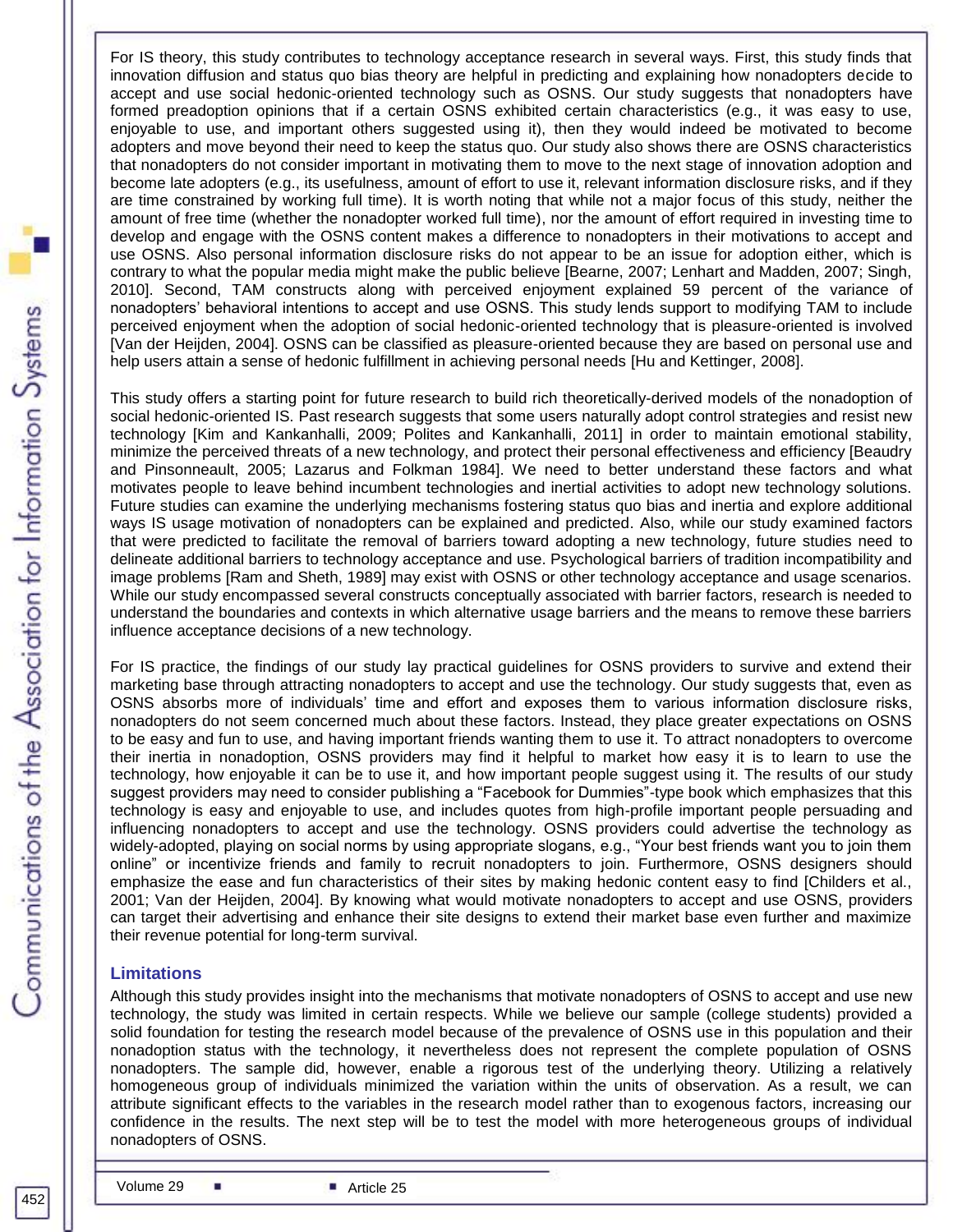Another limitation of the study is that it asked participants about general OSNS usage rather than about particular types of OSNS. We chose to operationalize the variables at a more general level because our intention was to gain a broad picture of the OSNS nonadoption phenomenon. This choice, however, prevented us from determining how particular OSNS technologies and individual social styles influence adoption preferences. OSNS vary in their offerings, so particular sites could affect nonadopters' preferences in distinct ways. Future research should consider examining multiple online, social, hedonic-oriented technologies to compare and contrast the differences in motivational factors that would influence nonadopters to become adopters.

Finally, the use of cross-sectional self-reported data cannot provide conclusive evidence of temporal precedence. Moreover, common-response bias could have surfaced given the exclusive use of survey data. Although the measures exhibited convergent and discriminant validity, the relationships among variables could have been inflated. However, this does not seem a major concern in our study, as Harman's one-factor statistical test failed to indicate the presence of common-method variance [Podsakoff and Organ, 1986]. Future studies, however, are needed to validate these results using alternative research methods and across multiple time periods to capture a more complete understanding of this phenomenon.

#### **VI. CONCLUSION**

OSNS is a widely popular and well-accepted social hedonic-oriented technology. In this study, we attempt to identify perceptual factors that may motivate OSNS nonadopters to accept and use the technology. Toward this goal, TAM is adapted and modified to include perceived enjoyment, which is derived from prior research of hedonic technology usage. We then use an innovation diffusion framework and combine perspectives of status quo bias theory with wellestablished TAM relationships to provide theoretical perspectives of how some people tend not to accept and use new technology. Data is presented from a survey of nonadopters and is used to test the proposed research model. The study empirically demonstrates that nonadopters evaluate potential usage outcomes of OSNS in terms of ease of use, enjoyment, and social influence. We find that nonadopters may overcome their reluctance to discontinue status quo bias given their ingrained habits and preference for inertia, in order to accept and use a new technology if properly motivated to do so. In accepting and using OSNS, nonadopters did not weigh the technology's usefulness, effort involved in use, time availability due to working full time, or the risks inherent in disclosing personal information as factors influencing future use. This study is one of the first to focus exclusively on what might motivate those lagging in adopting social hedonic-oriented technology to accept and use it. This study contributes to IS theory by illustrating a theoretically-derived research model that encourages additional studies on IS nonadoption and inertia. This study contributes to IS practice by offering practical guidelines for OSNS providers to attract nonadopters to accept and use the technology.

#### **REFERENCES**

*Editor's Note*: The following reference list contains hyperlinks to World Wide Web pages. Readers who have the ability to access the Web directly from their word processor or are reading the article on the Web, can gain direct access to these linked references. Readers are warned, however, that:

- 1. These links existed as of the date of publication but are not guaranteed to be working thereafter.
- 2. The contents of Web pages may change over time. Where version information is provided in the References, different versions may not contain the information or the conclusions referenced.
- 3. The author(s) of the Web pages, not AIS, is (are) responsible for the accuracy of their content.
- 4. The author(s) of this article, not AIS, is (are) responsible for the accuracy of the URL and version information.

Abrahamson, E. (1991) "Managerial Fads and Fashions: The Diffusion and Rejection of Innovations", *Academy of Management Review* (16)3, pp. 586–612.

Agarwal, R. and E. Karahanna (2000) "Time Flies When You're Having Fun: Cognitive Absorption and Beliefs About Information Technology Usage‖, *MIS Quarterly* (24)4, pp. 665–694.

Anderson, J.C. and D.W Gerbing. (1988) "Structural Equation Modeling in Practice: A Review and Recommended Two-Step Approach‖, *Psychological Bulletin* (103)3, pp. 411–427.

Atkinson, M.A. and C. Kydd (1997) "Individual Characteristics Associated with World Wide Web Use: An Empirical Study of Playfulness and Motivation", *Data Base for Advances in Information Systems* (28)2, pp. 53–62.

Bearne, S. (2007) "Young Adults Spend 40% More of Their Time Online Than Watching TV", *NMA*, Nov. 29, p. 15.

Beaudry, A. and A. Pinsonneault (2005) "Understanding User Responses to Information Technology: A Coping Model of User Adaptation", MIS Quarterly (29)3, pp. 493-524.

Volume 29 ■ Article 25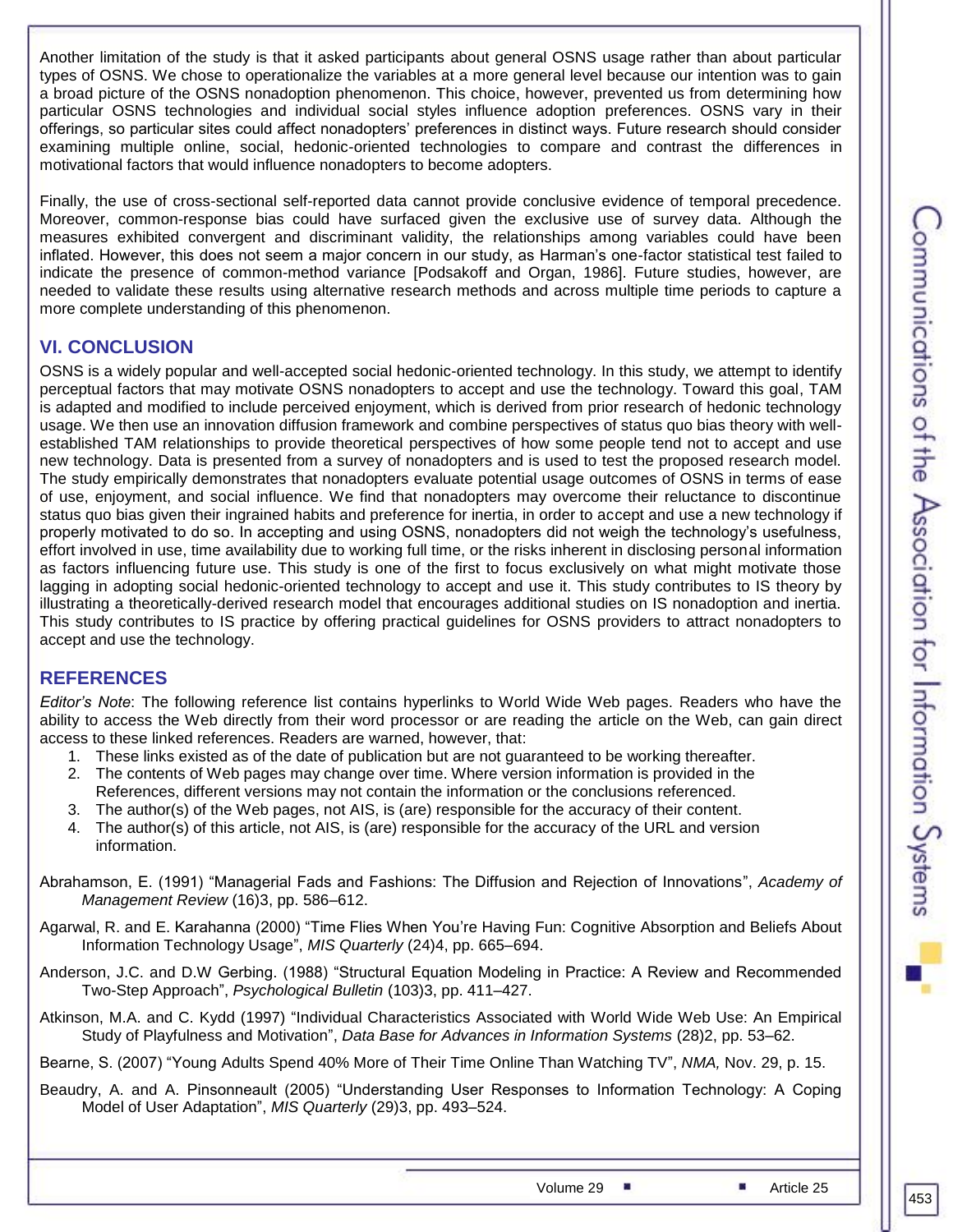- Boudreau, M., D. Gefen, and D. Straub (2001) "Validation in Information Systems Research: A State-of-the-Art Assessment", MIS Quarterly (25)1, pp. 1-16.
- Bovd. D. and N. Ellison (2007) "Social Network Sites: Definition, History, and Scholarship", *Journal of Computer-Mediated Communication* (13)1, <http://jcmc.indiana.edu/vol13/issue1/boyd.ellison.html> (current Apr. 7, 2008).
- Brenda, E. and F. Nah (2008) "Understanding Attributes of Highly Competent Information Systems Users: A Qualitative Approach", unpublished paper.
- Brown, J. and P. Duguid (2001) "Knowledge and Organization: A Social Practice Perspective", Organization Science (12)2, pp. 198–213.
- Childers, T.L., et al. (2001) "Hedonic and Utilitarian Motivations for Online Retail Shopping Behavior", *Journal of Retailing* (77)3, pp. 511–535.
- Chin, W. (1998) "The Partial Least Squares Approach to Structural Equation Modeling" in G. Marcoulides (ed.) *Modern Methods For Business Research*, Mahwah, NJ: Lawrence Erlbaum Associate, pp. 295–336.
- Chin, W., B. Marcolin, and P. Newsted (2003) "A Partial Least Squares Latent Variable Modeling Approach for Measuring Interaction Effects: Results from a Monte Carlo Simulation Study and an Electronic-Mail Emotion/ Adoption Study‖, *Information Systems Research* (14)2, pp. 189–217.
- Churchill, G. (1979) "A Paradigm for Developing Better Measures of Marketing Constructs", *Journal of Marketing Research* (16)1, pp. 64–73.

Csikszentmihalyi, M. (1990) *Flow: The Psychology of Optimal Experience*, New York, NY: Harper & Row.

- Davis, F.D. (1989) "Perceived Usefulness, Perceived Ease of Use, and User Acceptance of Information Technology‖, *MIS Quarterly* (13)3, pp. 319–340.
- Davis, F.D., R.P. Bagozzi, and P.R. Warshaw (1989) "User Acceptance of Computer Technology: A Comparison of Two Theoretical Models‖, *Management Science* (35)8, pp. 982–1003.
- Davis, F.D., R.P. Bagozzi, and P.R. Warshaw (1992) "Extrinsic and Intrinsic Motivation to Use Computers in the Workplace‖, *Journal of Applied Social Psychology* (22)14, pp. 1111–1132.
- Diney, T. and P. Hart (2006) "An Extended Privacy Calculus Model for e-Commerce Transactions", *Information Systems Research* (17)1, pp. 61–80.
- Fishbein, M. and I. Ajzen (1975) *Belief, Attitude, Intention, and Behavior: An Introduction to Theory and Research,* Reading, MA: Addison-Wesley.
- Fiske, S.T. and S.E. Taylor (1991) *Social Cognition, 2nd edition,* New York, NY: McGraw-Hill.
- Folkman, S. (1992) "Making the Case for Coping" in Carpenter, B.N. (ed.) *Personal Coping: Theory, Research and Application,* Westport, CT: Praeger, pp. 31–46.
- Folkman, S. and J.T. Moskowitz (2000) "Positive Affect and the Other Side of Coping", *American Psychologist* (55)6, pp. 647–655.
- Fornell, C. and D.F. Larker (1981) "Evaluating Structural Equation Models with Unobserved Variables and Measurement Error", *Journal of Marketing Research* (18)1, pp. 39–50.
- Gefen, D. and D.W. Straub (2005) "A Practical Guide to Factorial Validity Using PLS-Graph: Tutorial and Annotated Example‖, *Communications of the Association for Information Systems* (16) Article 5, pp. 91–109.
- Gefen, D., E. Karahanna, and D.W. Straub (2003) "Trust and TAM in Online Shopping: An Integrated Model", MIS *Quarterly* (27)1, pp. 51–90.
- Gefen, D., D. Straub, and M. Boudreau (2000) "Structural Equation Modeling and Regression: Guidelines for Research Practice‖, *Communications of the Association for Information Systems* (4) Article 7, pp. 1–77.
- Ghani, A. and S. Deshpande (1994) "Task Characteristics and the Experience of Optimal Flow in Human-Computer Interaction‖, *Journal of Psychology* (128)4, pp. 381–391.
- Hirschman, E.C. and M.B. Holbrook (1982) "Hedonic Consumption: Emerging Concepts, Methods and Propositions", *Journal of Marketing* (46)3, pp. 92–101.
- Holbrook, M.B. and E.C. Hirschman (1982) "The Experiential Aspects of Consumption: Consumer Fantasies, Feelings, and Fun<sup>"</sup>, *Journal of Consumer Research* 9(2), pp. 132–140.

a.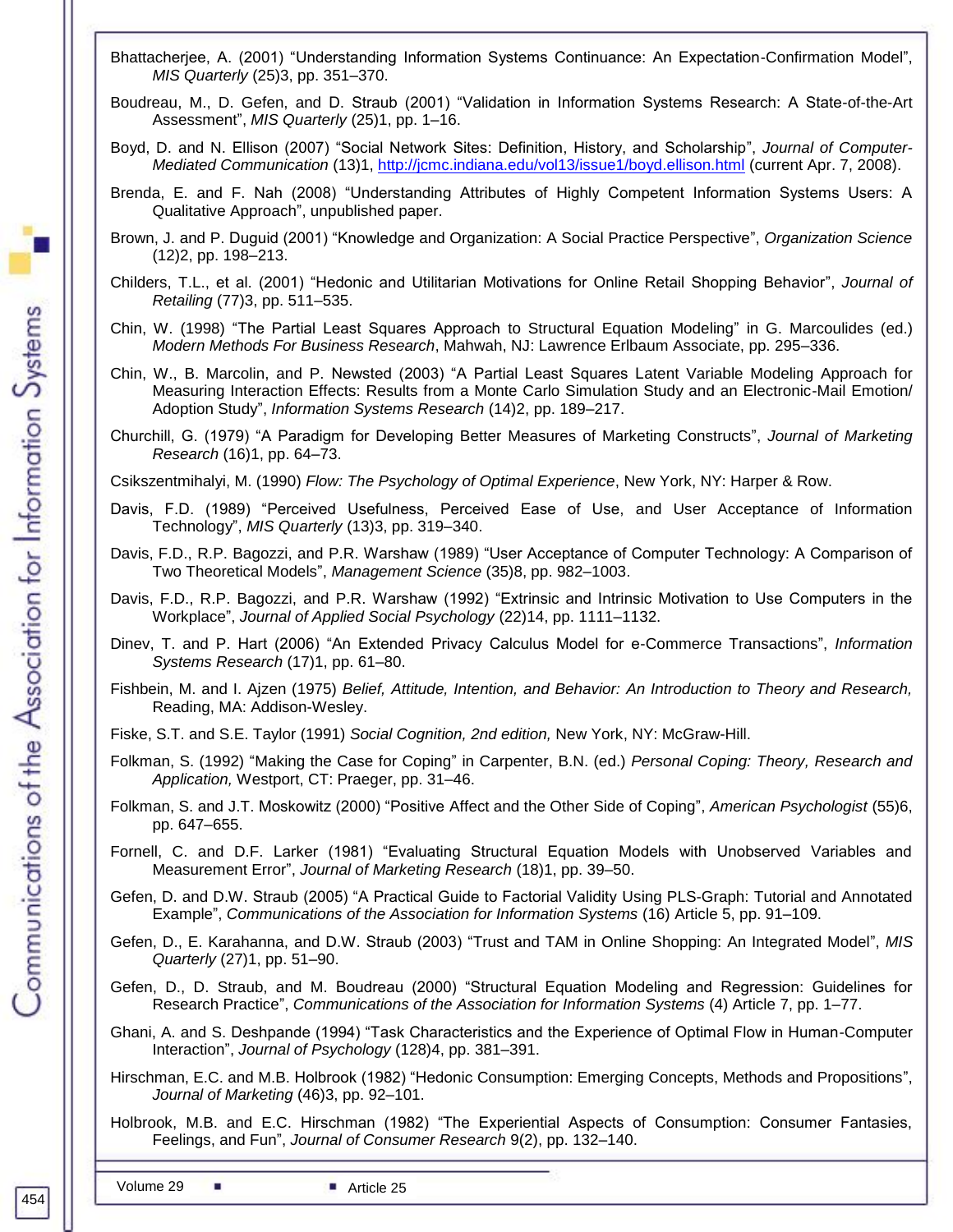- Hu, T. and W.J. Kettinger (2008) "Why People Continue to Use Social Networking Services: Developing a Comprehensive Model‖, *ICIS 2008 Proceedings,* Paris, France*.*
- Joseph, R.C. (2005) "To Adopt or Not to Adopt—That Is the Question", *Proceedings Association for Information Systems Americas Conference on Information Systems (AMCIS)*, pp. 1219–1224.
- Kahneman, D. and A. Tversky (1979) "Prospect Theory: An Analysis of Decision Under Risk", *Econometrica* (47)2, pp. 263–292.
- Kankanhalli, A., B. Yan,and K. Wei (2005) "Contributing Knowledge to Electronic Knowledge Repositories: An Empirical Investigation‖, *MIS Quarterly* (29)1, pp. 113–143.
- Karahanna, E., R. Agarwal, and C.M. Angst (2006) "Reconceptualizing Compatibility Beliefs in Technology Acceptance Research‖, *MIS Quarterly* (30)4, pp. 781–804.
- Karahanna, E., D. Straub, and N. Chervany (1999) "Information Technology Adoption Across Time: A Cross-Sectional Comparison of Pre-Adoption and Post-Adoption Beliefs", *MIS Quarterly* (23)2, pp. 183–213.
- Kim, H. and A. Kankanhalli (2009) "Investigating User Resistance to Information Systems Implementation: A Status Quo Bias Perspective", MIS Quarterly (33)3, pp. 567-582.
- Kim, S. and J. Son (2009) "Out of Dedication or Constraint? A Dual Model of Post-Adoption Phenomena and Its Empirical Test in the Context of Online Services", MIS Quarterly (33)1, pp. 49-70.
- Kwon, H.S. and L. Chidambaram (2000) "A Test of the Technology Acceptance Model: The Case of Cellular Telephone Adoption‖, *Proceedings of the HICSS-34,* Hawaii (Jan. 3–6).

Lazarus, R.S. and S. Folkman (1984) *Stress, Appraisal, and Coping,* New York, NY: Springer Publishing Company.

- Lenhart, A. and M. Madden (2007) "Teens, Privacy, and Online Social Networks: How Teens Manage Their Online Identities and Personal Information in the Age of Myspace", Pew/Internet and American Life Project (Jan. 3).
- Li, C. and J. Bernoff (2008) *Groundswell: Winning in a World Transformed by Social Technologies,* Boston, MA: Harvard Business School Press.
- Lin, H. (2008) "Antecedents of Virtual Community Satisfaction and Loyalty: An Empirical Test of Competing Theories‖, *Cyber-Psychology and Behavior* (11)2, pp. 138–144.
- Loch, K., H. Carr, and M. Warkentin (1992) "Threats to Information Systems: Today's Reality, Yesterday's Understanding‖, *MIS Quarterly* (16)2, pp. 173–186.
- Massey, A.P., V. Khatri, and M.M. Montoya-Weiss (2007) "Usability of Online Services: The Role of Technology Readiness and Context‖, *Decision Sciences* (38)2, pp. 277–308.
- Moon, J.W. and Y.G. Kim (2001) "Extending the TAM for a World-Wide-Web Context", *Information and Management* (38)4, pp. 217–230.
- Moore, G. and I. Benbasat (1991) "Development of an Instrument to Measure the Perceptions of Adopting an Information Technology Innovation‖, *Information Systems Research* (2)3, pp. 192–222.
- Nahapiet, J. and S. Ghoshal (1998) "Social Capital, Intellectual Capital, and the Organizational Advantage", *Academy of Management Review* (23)2, pp. 242–266.
- Nunally, J.C. (1979). *Psychometric Theory*, New York, NY: McGraw-Hill.
- Nysveen, H., P. Pedersen, and H. Thorbjornsen (2005) "Explaining Intention to Use Mobile Chat Services: Moderating Effects of Gender", *Journal of Consumer Marketing* (22)5, pp. 247-256.
- Parameswaran, M. and A.B. Whinston (2007) "Research Issues in Social Computing", *Journal of the Association for Information Systems* (8)6, pp. 336–350.
- Pavlou, P., H. Liang, and Y. Xue (2007) "Understanding and Mitigating Uncertainty in Online Exchange Relationships: A Principal—Agent Perspective", *MIS Quarterly* (31)1, pp. 105–136.
- Podsakoff, P.M. and D.W. Organ (1986) "Self-Reports in Organizational Research: Problems and Prospects", *Journal of Management* (12)4, pp. 531–544.
- Polites, G. and E. Karahanna (2011) "Shackled to the Status Quo: The Inhibiting Effects of Incumbent System Habit, Switching Costs, and Inertia on New System Acceptance", *MIS Quarterly* (forthcoming).
- Ram, S. (1987) "A Model of Innovation Resistance", *Advances in Consumer Research* (14)1, pp. 121–125.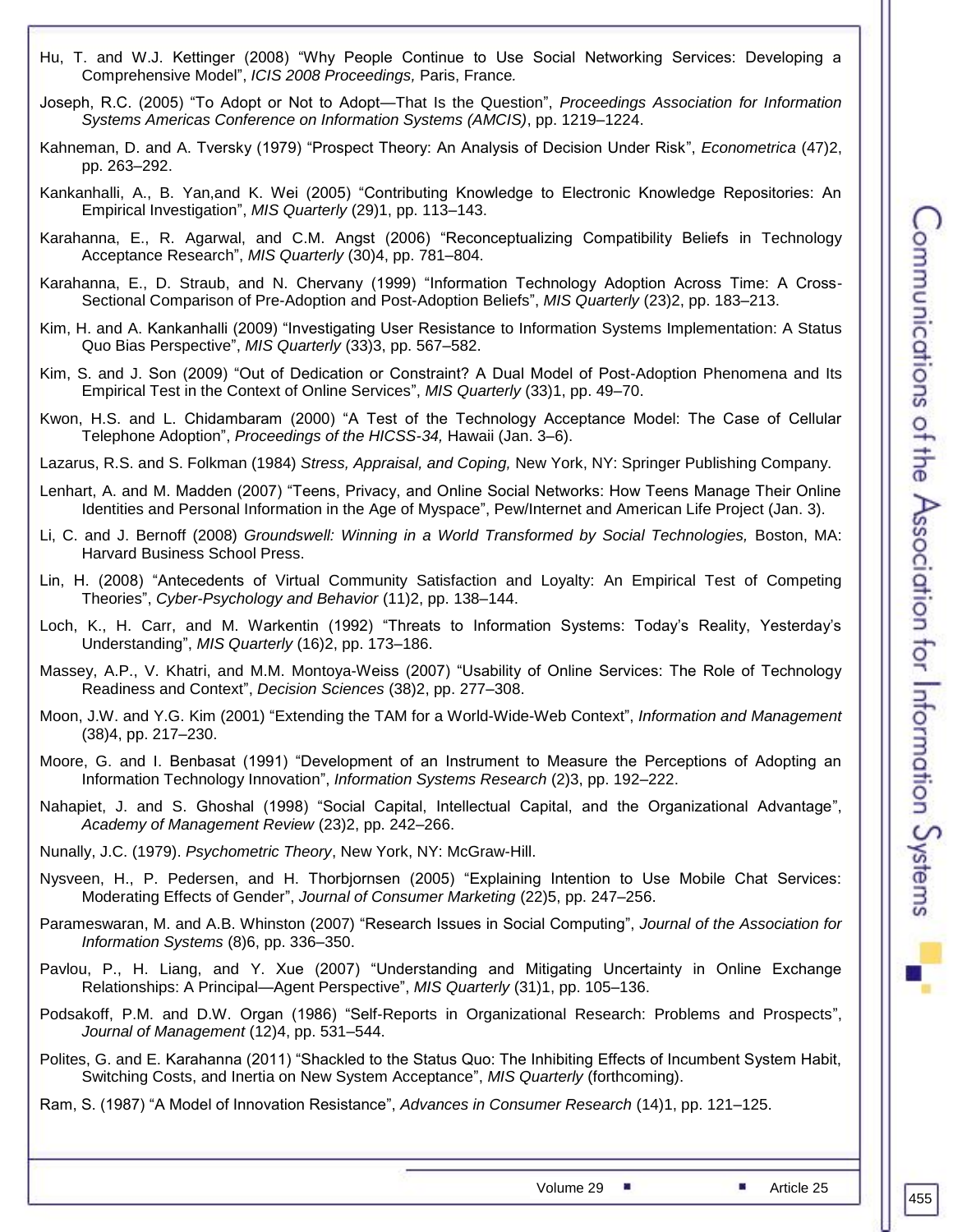Ram, S. and J.N. Sheth (1989) "Consumer Resistance to Innovations: the Marketing Problem and Its Solutions", *Journal of Consumer Marketing* (6)2, pp. 5–14.

Reichheld, F.F. and P. Schefter (2000) "E-Loyalty", *Harvard Business Review* (78)4, pp. 105–113.

Rogers, E.M. (2003) *Diffusion of Innovations, 5th edition,* New York, NY: Free Press.

Samuelson, W. and R. Zeckhauser (1988) "Status Quo Bias in Decision Making", *Journal of Risk and Uncertainty* (1)1, pp. 7–59.

Simon, H.A. (1997) *Administrative Behavior, 4th edition*, New York, NY: Free Press.

- Singh, S. (2010) "Number of Twitter Users Have Increased 62% Since April 2009", *Topnews.net.nz*, [http://topnews](http://topnews.net.nz/content/28036-number-twitter-users-has-increased-62-percent-april-2009) .net.nz/content/28036-number-twitter-users-has-increased-62-percent-april-2009 (current May 1, 2011 ).
- Stafford, T.F., M.R. Stafford, and L.L. Schkade (2004) "Determining Uses and Gratifications for the Internet", *Decision Sciences* (35)2, pp. 259–288.
- Straub, D. (1989) "Validating Instruments in MIS Research", *MIS Quarterly* (13)2, pp. 147–169.
- Straub, D., M. Boudreau, and D. Gefen (2004) "Validation Guidelines for IS Positivist Research", *Communications of the Association for Information Systems* (13) Article 1, pp. 380–427.
- Sun, H. and P. Zhang (2006) "Causal Relationships Between Perceived Enjoyment and Perceived Ease of Use: An Alternative Approach‖, *Journal of the Association of Information Systems* (7)9, pp. 618–645.
- Taylor, S. and P.A. Todd (1995) "Understanding Information Technology Usage: A Test of Competing Models", *Information Systems Research* (6)4, pp. 144–176.
- Thambusamy, R., et al. (2010), "Socially Exchanging Privacy for Pleasure: Hedonic Use of Computer-Mediated Social Networks‖, *ICIS 2010 Proceedings,* St. Louis, Missouri.
- Uhl, K., R. Andrus, and L. Poulsen (1970) "How Are Laggards Different? An Empirical Inquiry", *Journal of Marketing Research* (7)1, pp. 51–54.

Van der Heijden, H. (2004) "User Acceptance of Hedonic Information Systems", *MIS Quarterly* (28)4, pp. 695–704.

- Venkatesh, V. and H. Bala (2008) "Technology Acceptance Model 3 and a Research Agenda on Interventions", *Decision Sciences* (39)2, pp. 273–315.
- Venkatesh, V. and F. Davis (2000) "A Theoretical Extension of the Technology Acceptance Model: Four Longitudinal Field Studies‖, *Management Science* (46)2, pp. 186–204.
- Venkatesh, V., et al. (2003) "User Acceptance of Information Technology: Toward a Unified View", *MIS Quarterly* (27)3, pp. 425–478.
- Venkatesh, V., F.D. Davis, and M.G. Morris (2007) "Dead or Alive? The Development, Trajectory and Future of Technology Adoption Research‖, *Journal of the Association for Information Systems* (8)4, pp. 268–286.

Walmsley, A. (2007) "Social Networks are Here to Stay", *Marketing* (June 27).

Wu, J. and A. Lederer (2009) "A Meta-Analysis of the Role of Environment-Based Voluntariness in Information Technology Acceptance‖, *MIS Quarterly* (33)2, pp. 419–442.

an a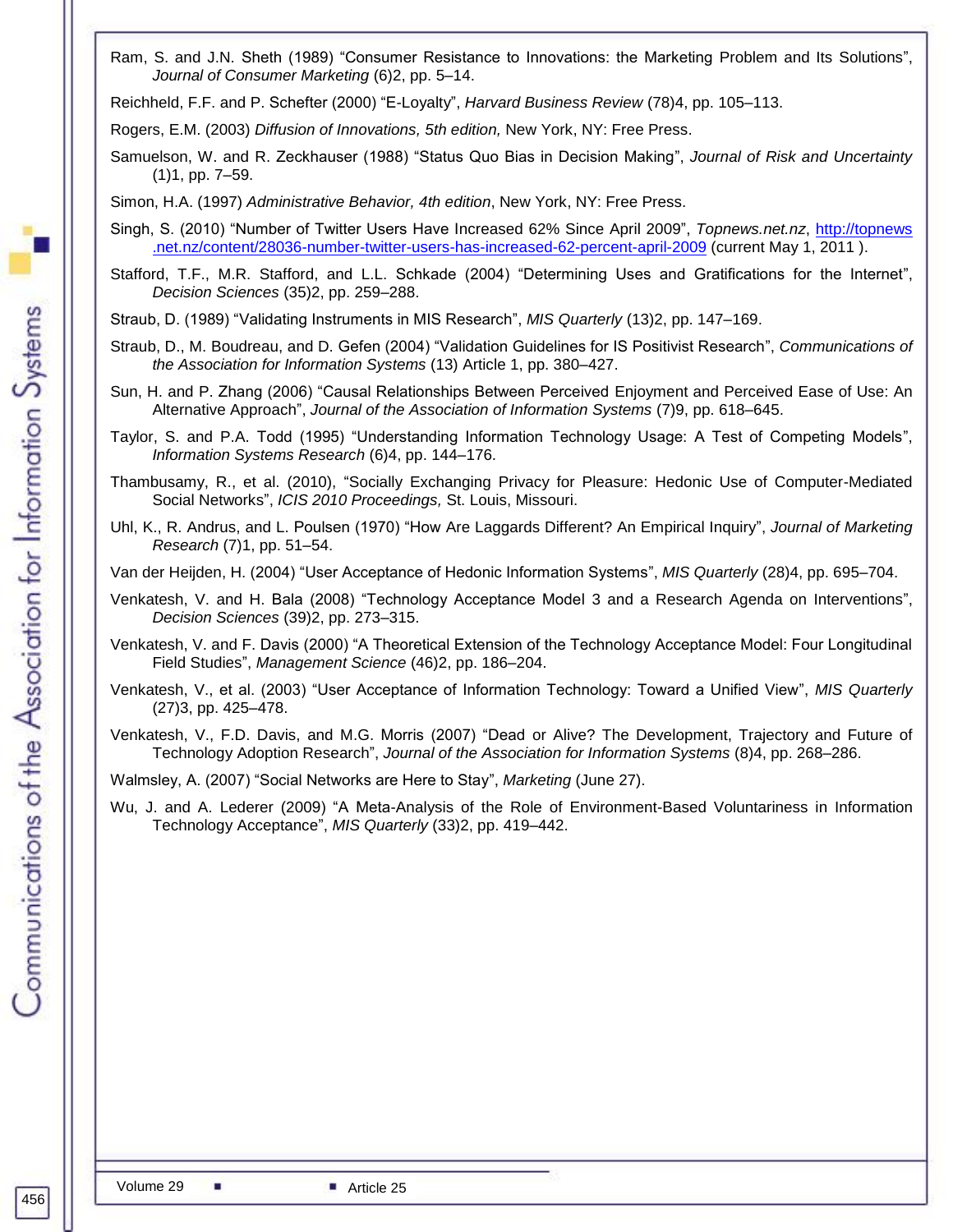#### **APPENDIX A: SURVEY ITEMS**

*Notes:* Anchors for these scales are: 1 = Strongly Disagree; 2 = Disagree; 3 = Slightly Disagree; 4 = Neither Agree nor Disagree (Neutral);  $5 =$  Slightly Agree;  $6 =$  Agree;  $7 =$  Strongly Agree.

|                                                                                                                                                                                                                                          | <b>Table A-1: Survey Items</b>                                                                                                                                                                                                                                                                                                                                                                                                                                                                                                                                          |                                                                                                                                                               |
|------------------------------------------------------------------------------------------------------------------------------------------------------------------------------------------------------------------------------------------|-------------------------------------------------------------------------------------------------------------------------------------------------------------------------------------------------------------------------------------------------------------------------------------------------------------------------------------------------------------------------------------------------------------------------------------------------------------------------------------------------------------------------------------------------------------------------|---------------------------------------------------------------------------------------------------------------------------------------------------------------|
| Construct/Definition                                                                                                                                                                                                                     | Item Wording                                                                                                                                                                                                                                                                                                                                                                                                                                                                                                                                                            | Literature Source                                                                                                                                             |
| <b>Status Quo Bias Theory</b>                                                                                                                                                                                                            |                                                                                                                                                                                                                                                                                                                                                                                                                                                                                                                                                                         |                                                                                                                                                               |
| Perceived Enjoyment:<br>Individuals' perception of<br>pleasure and enjoyment<br>when using OSNS                                                                                                                                          | I would use an OSNS if the service was very fun.<br>1.<br>I would use an OSNS if the service was very<br>2.<br>interesting.<br>I would use an OSNS if the service was very exciting.<br>З.<br>I would use an OSNS if the service was very<br>4.<br>enjoyable.                                                                                                                                                                                                                                                                                                           | Agarwal and Karahanna,<br>2000<br>Csikszentmihalyi, 1990<br>Ghani and Deshpande,<br>1994                                                                      |
| <b>Perceived Social Norms:</b><br>The extent to which<br>individuals believe that<br>significant others think it<br>important that they use<br><b>OSNS</b>                                                                               | I would use an OSNS if<br>people who influence my behavior think I should.<br>1.<br>people who are important to me think I should.<br>2.<br>people whose opinions I value want me to do so.<br>3.                                                                                                                                                                                                                                                                                                                                                                       | Karahanna et al., 1999<br>Taylor and Todd, 1995<br>Venkatesh et al., 2003                                                                                     |
| Perceived Effort:<br>Individuals' perceptions<br>of the extent to which<br>they devote effort and<br>time for the use OSNS                                                                                                               | I would use an OSNS, if<br>there was not much work to do in keeping my profile<br>up to date.<br>2. the effort that I must make to use was not very high.<br>it would not take me a lot of effort to maintain the<br>3.<br>information.<br>4. there was not much work to participate.                                                                                                                                                                                                                                                                                   | Kankanhalli, Yan, and<br>Wei, 2005                                                                                                                            |
| Perceived Informational<br>Risk: Individuals'<br>perceptions of<br>informational risk when<br>they use OSNS                                                                                                                              | If I were to use an OSNS, I would be concerned<br>1.<br>that my personal information could be misused.<br>that my personal information could be made available<br>2.<br>to unknown parties.<br>about what others might do with my personal<br>3.<br>information.<br>that the personal information I post might be misused<br>4.<br>by others.                                                                                                                                                                                                                           | Dinev and Hart, 2006<br>Loch, Carr, and<br>Warkentin, 1992<br>Pavlou, Liang, and Xue,<br>2007                                                                 |
| <b>Technology Acceptance Model</b>                                                                                                                                                                                                       |                                                                                                                                                                                                                                                                                                                                                                                                                                                                                                                                                                         |                                                                                                                                                               |
| <b>Behavioral Intention:</b><br>Individuals' intention to<br>use OSNS in the future                                                                                                                                                      | In the future, I am very likely to use OSNS.<br>1.<br>I expect I will use OSNS in the future.<br>2.<br>I intend to use OSNS in the future.<br>3.                                                                                                                                                                                                                                                                                                                                                                                                                        | Davis, 1989<br>Gefen, Straub, and<br>Boudreau, 2000<br>Venkatesh et al., 2003                                                                                 |
| <b>Perceived Usefulness:</b><br>The extent to which<br>individuals believe that<br>using OSNS will enhance<br>their performance in<br>establishing online social<br>sharing with people<br>Perceived Ease of Use:<br>The degree to which | I would use an OSNS if it was useful in establishing<br>1.<br>online social networks with people.<br>2. I would use an OSNS if it was productive in<br>establishing online social networks with people.<br>3.<br>I would use an OSNS if it enhanced my effectiveness<br>in establishing online social networks with people.<br>I would use an OSNS if it improved my performance in<br>4.<br>online establishing social networks with people.<br>If it was very easy to use, I would use an OSNS.<br>1.<br>If it was very easy for me to become skillful at it, I<br>2. | Brenda and Nah, 2008<br>Brown and Duguid, 2001<br>Davis, 1989<br>Nahapiet and Ghoshal,<br>1998<br>Venkatesh et al., 2003<br>Davis, 1989<br>Gefen et al., 2000 |
| individuals believe that<br>using OSNS would be<br>free of effort                                                                                                                                                                        | would use an OSNS.<br>If my interaction with it was very clear and<br>3.<br>understandable, I would use an OSNS.<br>If it was easy for me to interact with it, I would use an<br>4.<br>OSNS.                                                                                                                                                                                                                                                                                                                                                                            | Venkatesh et al., 2003                                                                                                                                        |

Volume 29 ■ Article 25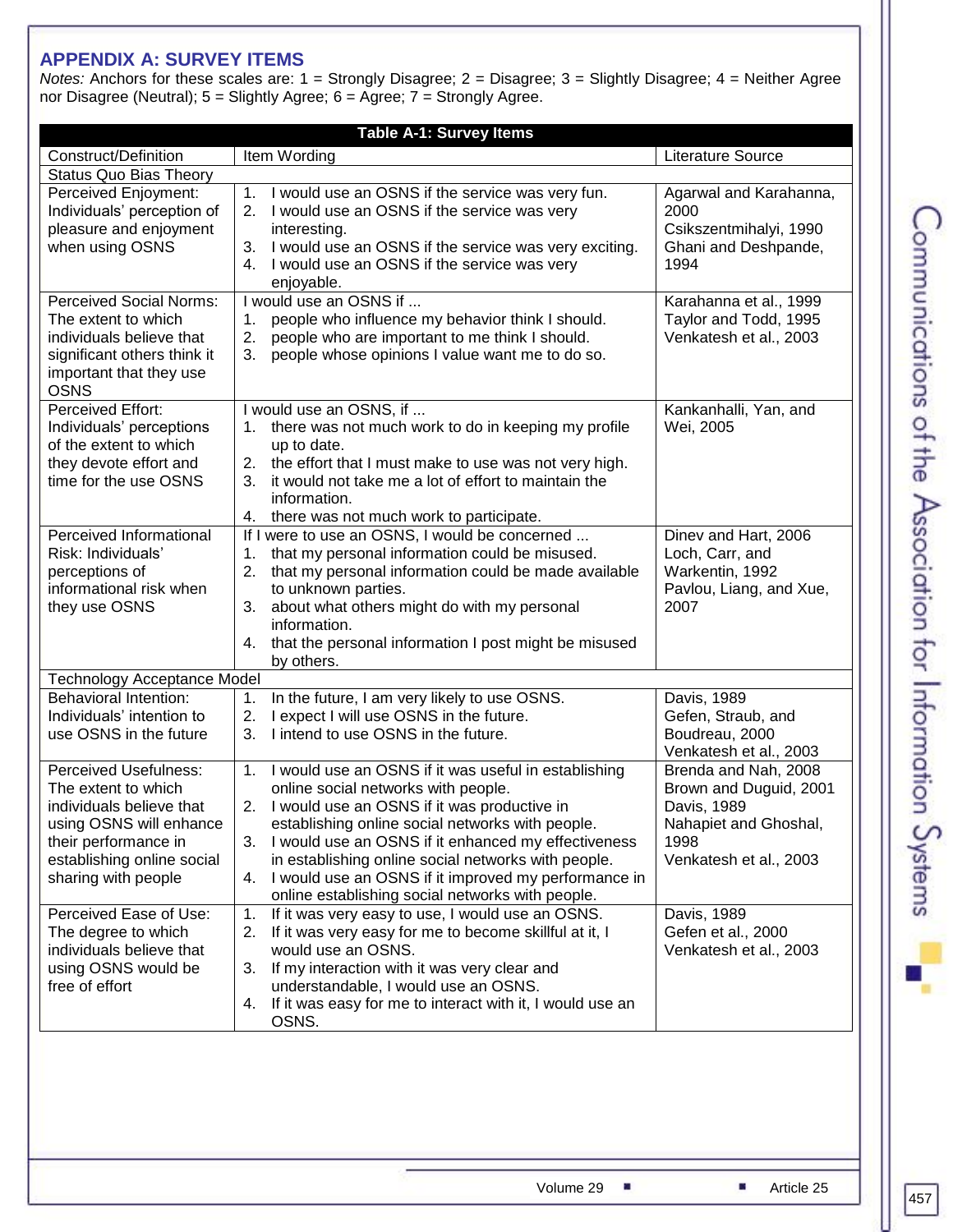#### **ABOUT THE AUTHORS**

**Tao Hu** is an Assistant Professor of Information Systems at the Department of Digital Media & TCOMM at King College. He received a Ph.D. in Business Administration and an M.S.B.A. in MIS from The University of Memphis, as well as an M.A. in Chinese literature from Yangzhou University, China. His current research interests include value-based strategies of online social media, and social and managerial implications of customer value perceptions and loyalty behaviors of online services. His work has been published in *Education and Information Technologies*, *Information Technology Journal,* and *Issues in Information Systems*. He has presented papers at the ICIS, AMCIS, and DSI, and was a participant of Doctoral Consortium in the AMCIS2008 and DSI2009. He has also published papers in the field of Chinese classics.

**Robin S. Poston** is an Associate Professor in the Department of MIS at the Fogelman College of Business & Economics, and Associate Director of the System Testing Excellence Program for the FedEx Institute of Technology at The University of Memphis. She received her Ph.D. in Management Information Systems from Michigan State University. She actively engages with companies such as FedEx, International Paper, First Horizon, St. Jude/ ALSAC, and Pinnacle Airlines to conduct research projects and educational programs. She has published articles in journals such as *MIS Quarterly, Journal of Management Information Systems, Decision Sciences Journal, MISQE, IEEE Transactions on Engineering Management, Communications of the ACM, IEEE Computer*, and others, as well as in major international conference proceedings. She currently serves as an Associate Editor at *Decision Sciences*.

**William J. Kettinger** is a Professor and the FedEx Endowed Chair in MIS at the Fogelman College of Business & Economics at The University of Memphis. He previously served as Professor and Moore Foundation Fellow at the Moore School of Business of the University of South Carolina. He oversees the doctoral program in MIS at The University of Memphis and actively engages in applied research with the Memphis business community, including such companies as FedEx, International Paper, First Horizon, and Medtronic. He has over 100 publications, including four books and over fifty refereed articles in such journals as *MIS Quarterly, JMIS, Journal of the Association for Information Systems, Decision Sciences, CACM, MISQE,* and *Sloan Management Review*. He serves, or has served, as a Senior Editor of MISQE and Associate Editor of *MIS Quarterly, Information Systems Research,* and *Journal of the Association for Information Systems.*

Copyright © 2011 by the Association for Information Systems. Permission to make digital or hard copies of all or part of this work for personal or classroom use is granted without fee provided that copies are not made or distributed for profit or commercial advantage and that copies bear this notice and full citation on the first page. Copyright for components of this work owned by others than the Association for Information Systems must be honored. Abstracting with credit is permitted. To copy otherwise, to republish, to post on servers, or to redistribute to lists requires prior specific permission and/or fee. Request permission to publish from: AIS Administrative Office, P.O. Box 2712 Atlanta, GA, 30301-2712, Attn: Reprints; or via e-mail from [ais@aisnet.org.](mailto:ais@aisnet.org)